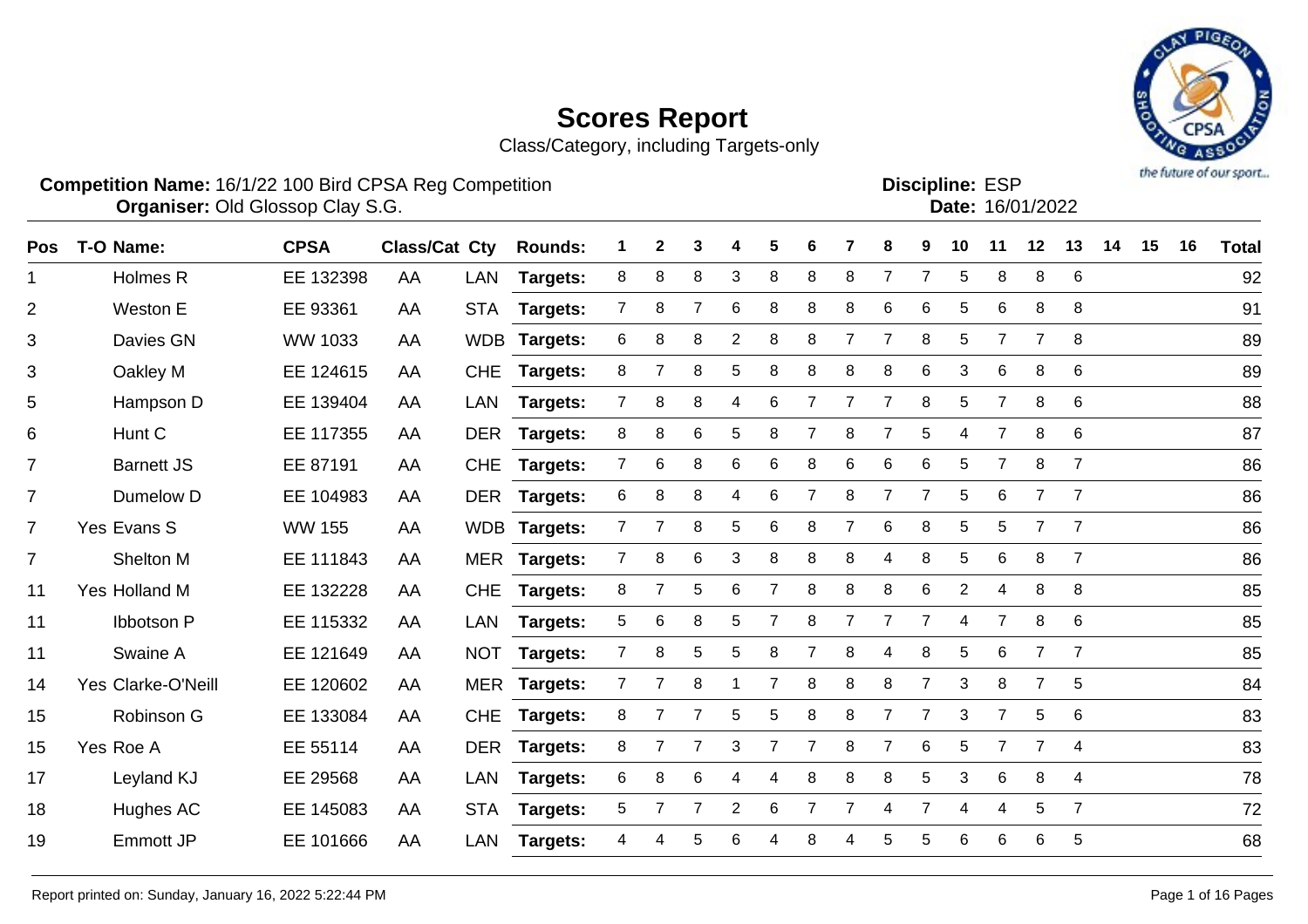Class/Category, including Targets-only



#### **Competition Name:** 16/1/22 100 Bird CPSA Reg Competition **EXP COMPETITION COMPETITION** Discipline: ESP **Organiser:** Old Glossop Clay S.G. 16/01/2022

**Discipline:**

| וטם. בסווווק |                  |
|--------------|------------------|
|              | Date: 16/01/2022 |
|              |                  |

| <b>Pos</b>     | T-O Name:           | <b>CPSA</b>    | <b>Class/Cat Cty</b> |            | <b>Rounds:</b>  |                | 2              | 3               | 4              | 5              |                 |   | 8              | 9              | 10              | 11             | 12             | 13              | 14 | 15 | 16 | <b>Total</b> |
|----------------|---------------------|----------------|----------------------|------------|-----------------|----------------|----------------|-----------------|----------------|----------------|-----------------|---|----------------|----------------|-----------------|----------------|----------------|-----------------|----|----|----|--------------|
| 1              | Yes Stubbs I        | EE 123741      | A                    | <b>CHE</b> | Targets:        | 8              | 8              | 6               | 5              | 8              | 7               | 8 | 8              | 7              | 4               | 8              | 7              | 8               |    |    |    | 92           |
| $\overline{2}$ | Yes Roe J           | EE 125519      | A                    | <b>DER</b> | Targets:        | 6              | 8              |                 | 5              | 8              |                 | 8 | 8              | 7              | 6               | 6              | 8              | 5               |    |    |    | 89           |
| 3              | Wilkinson J         | EE 143109      | A                    | <b>LAN</b> | Targets:        | 7              | 5              | 8               | 6              | 6              | 8               | 8 | $\overline{7}$ | 7              | 4               | $\overline{7}$ | 7              | 8               |    |    |    | 88           |
| 4              | Farmer GP           | EE 135574      | A                    | LAN        | Targets:        | 6              | 6              |                 | 4              | 6              |                 | 8 | 8              | 8              | 5               | 7              | 8              | 7               |    |    |    | 87           |
| 4              | Phillips S          | EE 134954      | A                    |            | DER Targets:    | 8              | 8              | 8               | 6              | $\overline{7}$ | 8               | 6 | 8              | 5              | 4               | 5              | 8              | 6               |    |    |    | 87           |
| 6              | Yes Allen M         | EE 112149      | A                    |            | DER Targets:    | 5              | 5              | $\overline{7}$  | 6              | $\overline{7}$ | 8               | 8 | $\overline{7}$ | 8              | $5\phantom{.0}$ | $\overline{7}$ | $\overline{7}$ | 6               |    |    |    | 86           |
| $\overline{7}$ | Davies JM           | <b>WW 2867</b> | A                    |            | WDB Targets:    | 8              | $\overline{7}$ | 6               | 6              | 7              | 7               | 8 | $\overline{7}$ | 4              | 5               | $\overline{7}$ | 6              | $\overline{7}$  |    |    |    | 85           |
| $\overline{7}$ | Palmer <sub>R</sub> | EE 138677      | A                    | <b>NOT</b> | Targets:        | 5              | 8              |                 | 6              |                | 8               |   | $\sqrt{5}$     | 7              | 3               | $\overline{7}$ | 8              | $\overline{7}$  |    |    |    | 85           |
| $\overline{7}$ | Waterman N          | EE 83554       | A                    | <b>CHE</b> | <b>Targets:</b> | 4              | $\overline{7}$ | 8               | 5              | 5              | 8               | 8 | 8              | 5              | 6               | $\overline{7}$ | 8              | 6               |    |    |    | 85           |
| 10             | Yes Hollingworth JB | EE 98798       | A                    | <b>DER</b> | <b>Targets:</b> | 5              | 8              | 8               | 5              | 7              | $6\phantom{1}6$ | 6 | 5              | 7              | 5               | $\overline{7}$ | 8              | $\overline{7}$  |    |    |    | 84           |
| 10             | Yes Humphreys RJ    | EE 116152      | A                    | <b>WAL</b> | <b>Targets:</b> | 8              |                |                 | 4              | 5              | 6               | 6 | 8              | 7              | 5               | 6              | 8              | $\overline{7}$  |    |    |    | 84           |
| 10             | Law CJ              | EE 99394       | A                    | <b>YOR</b> | Targets:        |                |                | 8               | 5              | 4              |                 | 8 | $\overline{7}$ | $\overline{7}$ | 4               | 5              | $\overline{7}$ | 8               |    |    |    | 84           |
| 10             | Oakley K            | EE 124597      | A                    | <b>CHE</b> | <b>Targets:</b> | $\overline{7}$ | 8              | 4               | 6              | 5              | 8               | 8 | $\overline{7}$ | 6              | 4               | 6              | 8              | $\overline{7}$  |    |    |    | 84           |
| 14             | Dale M              | EE 119357      | A                    | <b>CHE</b> | <b>Targets:</b> | $\overline{7}$ | 8              | $6\phantom{1}6$ | 4              | $\overline{7}$ | 8               | 8 | $\sqrt{5}$     | 5              | 5               | 6              | $\overline{7}$ | $\overline{7}$  |    |    |    | 83           |
| 15             | Yes Hunt R          | EE 104094      | A                    | <b>DER</b> | <b>Targets:</b> | 8              | 7              | 4               | 4              | 7              | 6               | 8 | 8              | 8              | 4               | 5              | 6              | $6\phantom{1}6$ |    |    |    | 81           |
| 15             | Wilkinson J         | EE 143108      | A                    | LAN        | Targets:        | 6              | 8              | 7               | 3              | 5              |                 | 7 | $\,6$          | 6              | 4               | $\overline{7}$ | 8              | $\overline{7}$  |    |    |    | 81           |
| 17             | Sutton D            | EE 138882      | A                    | <b>CHE</b> | <b>Targets:</b> | 8              | $\overline{7}$ | 8               | $\overline{2}$ | 7              | 7               | 4 | 6              | 8              | 4               | 6              | 8              | 5               |    |    |    | 80           |
| 18             | Yes Bate P          | EE 85393       | A                    | <b>DER</b> | Targets:        | $\overline{7}$ | 5              | 6               | 4              |                |                 | 8 | 6              | 5              | $\overline{2}$  | $\overline{7}$ |                | 6               |    |    |    | 77           |
| 19             | Davies G            | EE 140600      | A                    | <b>DER</b> | Targets:        | 8              | 6              | 5               |                | 8              | 8               | 8 | 5              | 7              | 4               | 5              |                | $\overline{4}$  |    |    |    | 76           |
|                |                     |                |                      |            |                 |                |                |                 |                |                |                 |   |                |                |                 |                |                |                 |    |    |    |              |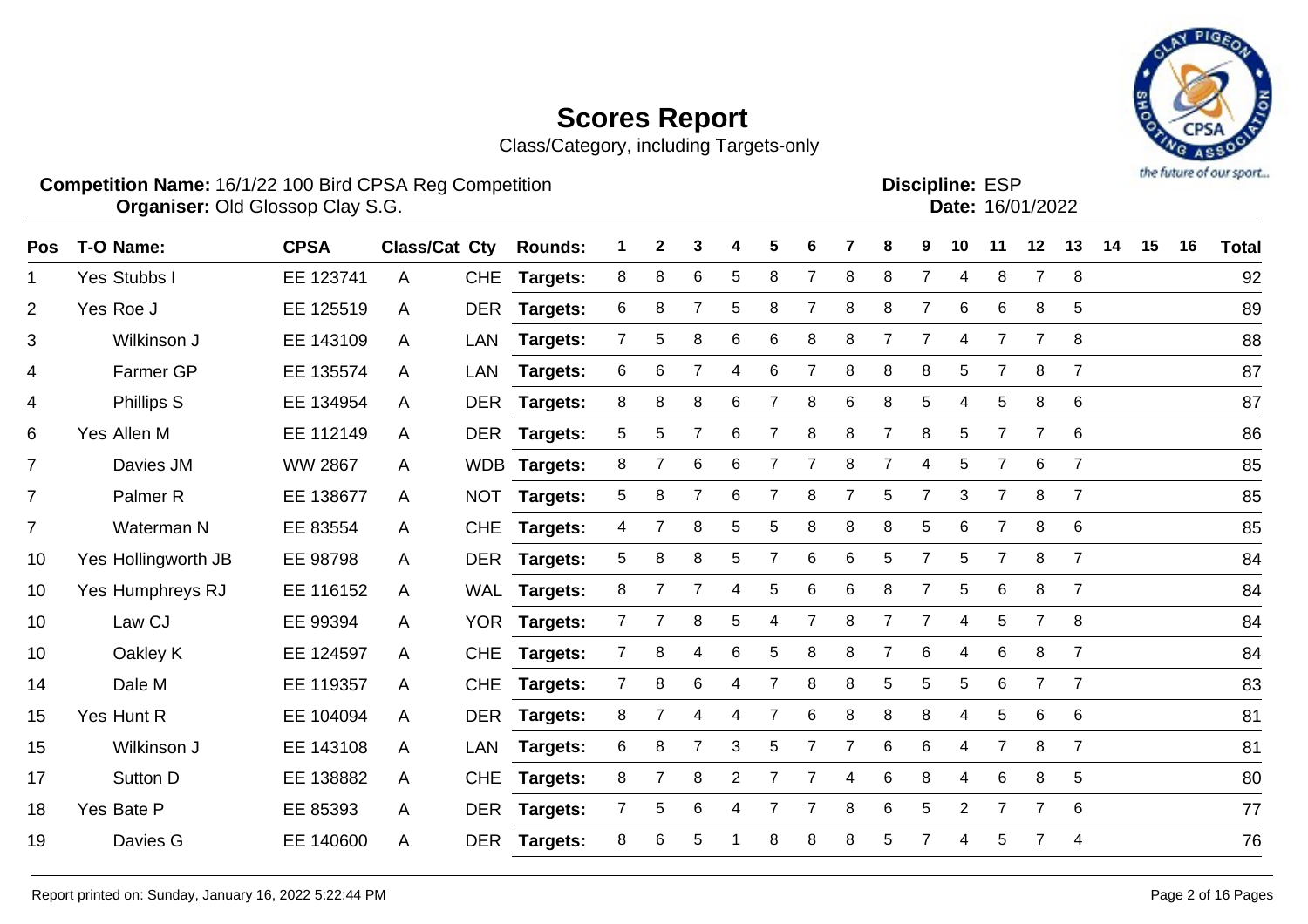

|            | <b>Competition Name: 16/1/22 100 Bird CPSA Reg Competition</b><br><b>Organiser: Old Glossop Clay S.G.</b> |             |               |            |                 |   |              |   |    |   |   |   |   |    | <b>Discipline: ESP</b><br>Date: 16/01/2022 |    |         |    |    |    |    | the future of our sport |
|------------|-----------------------------------------------------------------------------------------------------------|-------------|---------------|------------|-----------------|---|--------------|---|----|---|---|---|---|----|--------------------------------------------|----|---------|----|----|----|----|-------------------------|
| <b>Pos</b> | T-O Name:                                                                                                 | <b>CPSA</b> | Class/Cat Cty |            | <b>Rounds:</b>  |   | $\mathbf{2}$ | 3 | 4  | 5 | 6 |   | 8 | 9  | 10                                         | 11 | $12 \,$ | 13 | 14 | 15 | 16 | <b>Total</b>            |
| 19         | Read AJ                                                                                                   | EE 64203    | A             | <b>DER</b> | Targets:        | 8 |              | 8 |    | 6 | 8 | 8 | 6 | 5. |                                            | 4  | 8       | 5  |    |    |    | 76                      |
| 21         | Yes Francis T                                                                                             | EE 88121    | A             |            | YOR Targets:    | 8 |              |   |    | 4 | 6 | 8 | 6 | 8  | 5                                          | 6  | 8       | 6  |    |    |    | 75                      |
| 22         | <b>Roberts DWR</b>                                                                                        | EE 138848   | A             | WAL        | Targets:        | 8 |              | 6 | 4  | 6 | 8 | 6 |   |    | 2                                          | 3  | 4       | 6  |    |    |    | 74                      |
| 23         | Bevan G                                                                                                   | EE 73476    | A             | <b>DER</b> | <b>Targets:</b> |   |              | 8 |    | 5 | 6 | 8 | 6 | 3  | 5                                          | 8  | 8       | 3  |    |    |    | 73                      |
| 24         | Yes Hulme DG                                                                                              | EE 138992   | A             | <b>STA</b> | Targets:        | 6 |              | 6 | 3  | 5 |   |   | 4 | 5  | 5                                          | 6  | 4       | 5  |    |    |    | 70                      |
| 25         | Yes Jones G                                                                                               | EE 126866   | A             |            | CHE Targets:    | 2 |              |   | 6. | 4 | 6 | 5 | 5 | 6  | 3                                          | 3  |         | 3  |    |    |    | 64                      |
| 26         | <b>Horsfield DW</b>                                                                                       | EE 92834    | A             | LAN        | <b>Targets:</b> |   | 3            | 8 | 3  | 2 |   | 2 | 4 | 2  | 3                                          | -6 |         | -8 |    |    |    | 62                      |
| 27         | Yes Humphreys DI                                                                                          | EE 104234   | A             | WAL        | <b>Targets:</b> |   |              |   |    | 3 | 4 | 5 | 6 | 3  | 3                                          | 3  | 6       | 3  |    |    |    | 59                      |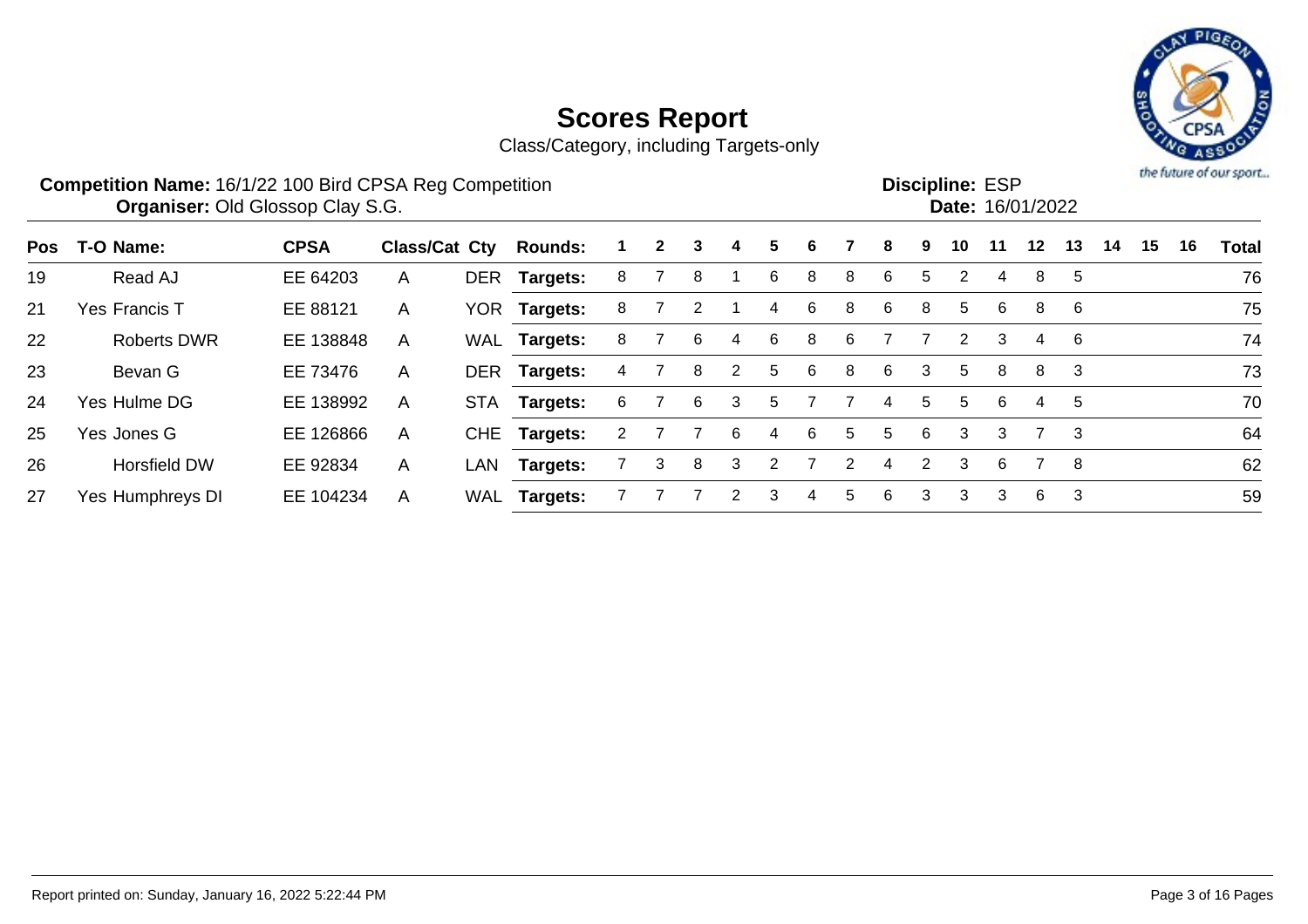Class/Category, including Targets-only



**Competition Name:** 16/1/22 100 Bird CPSA Reg Competition **EXP COMPETITION COMPETITION** Discipline: ESP **Organiser:** Old Glossop Clay S.G. 16/01/2022

Discipline: ESP<br>Date: 16/01/2022

| Pos | T-O Name:          | <b>CPSA</b> | <b>Class/Cat Cty</b> |            | <b>Rounds:</b>  |                | 2              | 3              |                | 5              | 6              |                | 8              | 9              | 10             | 11             | 12             | 13             | 14 | 15 | 16 | <b>Total</b> |
|-----|--------------------|-------------|----------------------|------------|-----------------|----------------|----------------|----------------|----------------|----------------|----------------|----------------|----------------|----------------|----------------|----------------|----------------|----------------|----|----|----|--------------|
| 1   | <b>Fulford PN</b>  | EE 144350   | B                    | <b>YOR</b> | Targets:        | 5              | 8              | 8              | 5              | 8              | 8              | 8              | 7              | 6              | 4              | 8              | $\overline{7}$ | 6              |    |    |    | 88           |
| 2   | Wisternoff V       | EE 142446   | B                    | <b>DER</b> | <b>Targets:</b> | 6              | 8              | 7              | 5              | $\overline{7}$ | 6              | 8              | 8              | $\overline{7}$ | 3              | 6              | 8              | $\overline{7}$ |    |    |    | 86           |
| 3   | <b>Gration RD</b>  | EE 142300   | B                    |            | YOR Targets:    | 8              | $\overline{7}$ | $\overline{7}$ | 6              | $\overline{7}$ | 8              | 5              | $\overline{7}$ | 5              | 5              | 6              | 6              | 6              |    |    |    | 83           |
| 3   | <b>Griffith MP</b> | EE 135017   | B                    | <b>YOR</b> | Targets:        | 8              | 6              | 8              | 4              | 6              | 6              | 8              | 7              | 7              | 3              | 7              | 7              | 6              |    |    |    | 83           |
| 3   | Hickman J          | EE 99943    | B                    | LEI        | Targets:        | 4              | 6              | 6              | 5              | $\,6$          | 6              | 8              | 8              | 7              | 5              | $\overline{7}$ | 8              | $\overline{7}$ |    |    |    | 83           |
| 6   | Earl LA            | EE 141076   | B                    | <b>CHE</b> | Targets:        | 3              | 6              | 8              | 4              | 8              | 6              | 8              | 8              |                | 5              | 6              | 5              | 8              |    |    |    | 82           |
| 7   | Collinson G        | EE 139015   | B                    | LAN        | Targets:        | 8              |                |                | 3              | 8              | 7              | 8              | 5              | 5              | 3              | 8              | $\overline{7}$ | 5              |    |    |    | 81           |
| 8   | <b>Barnes AC</b>   | EE 119611   | B                    | <b>DER</b> | Targets:        | 6              | 8              |                | 5              | 4              | 8              | 7              | 6              | 4              | 5              | 5              | 8              | $\overline{7}$ |    |    |    | 80           |
| 8   | Newton I           | EE 141122   | B                    | LAN        | Targets:        | 5              | 7              | 7              | 5              | 6              | 8              | $\overline{7}$ | 4              | 5              | 5              | 8              | 8              | $\overline{5}$ |    |    |    | 80           |
| 10  | Yes Ellis C        | EE 121453   | B                    |            | MER Targets:    | 7 <sup>1</sup> | 8              | 7              | 5              | 6              | 6              | 6              | 6              | 8              | 4              | 5              | 6              | 5              |    |    |    | 79           |
| 10  | Ferguson R         | EE 106176   | B                    | <b>CHE</b> | Targets:        | $\mathbf{7}$   |                | 7              | 3              | 8              | 7              |                | 8              | 6              | $\overline{2}$ | 5              | 8              | 4              |    |    |    | 79           |
| 10  | Yes Hough S        | EE 113044   | B                    | <b>CHE</b> | Targets:        | 8              | 8              | 6              | 4              | 6              | 7              |                | 5              | 5              | 5              | 6              | $\overline{7}$ | 5              |    |    |    | 79           |
| 10  | Rowlands D         | WW 2919     | B                    |            | WDB Targets:    | 8              | $\overline{7}$ | 6              | $\overline{2}$ | 5              | 6              |                | 8              | 7              | 4              | 6              | 8              | 5              |    |    |    | 79           |
| 10  | Williams L         | EE 138183   | B                    | <b>CHE</b> | <b>Targets:</b> | 8              | 5              |                | 4              | $\overline{7}$ | 6              |                | 5              | 4              | 5              | 8              | $\overline{7}$ | 6              |    |    |    | 79           |
| 10  | Wilson P           | EE 138911   | B                    | LAN        | <b>Targets:</b> | 4              | 5              | 6              | 4              | 7              | 6              | 7              | 8              | $\overline{7}$ | 4              | 6              | $\overline{7}$ | 8              |    |    |    | 79           |
| 16  | Colclough M        | EE 126474   | B                    | <b>CHE</b> | Targets:        | 8              | 5              | 8              | 4              | 7              | $\overline{7}$ | 4              | $\overline{7}$ | 6              | 5              | 5              | 4              | $\overline{7}$ |    |    |    | 77           |
| 16  | Dunn R             | EE 141107   | B                    | <b>LAN</b> | Targets:        | $\overline{7}$ | 5              | 8              | 4              | 6              | 8              | 8              | 6              |                | 4              | 8              | 5              | $\overline{7}$ |    |    |    | 77           |
| 16  | Earl AM            | EE 141075   | B                    | <b>CHE</b> | <b>Targets:</b> | 8              |                | 6              |                | 8              | 8              | 8              | 8              | 7              | $\overline{2}$ | 5              | 6              | 3              |    |    |    | 77           |
| 16  | Yes Farrell M      | EE 132753   | B                    | <b>CHE</b> | <b>Targets:</b> | 7              | 5              |                | $\overline{2}$ | 8              | 8              |                | 8              | 4              | 3              | 5              | 7              | 6              |    |    |    | 77           |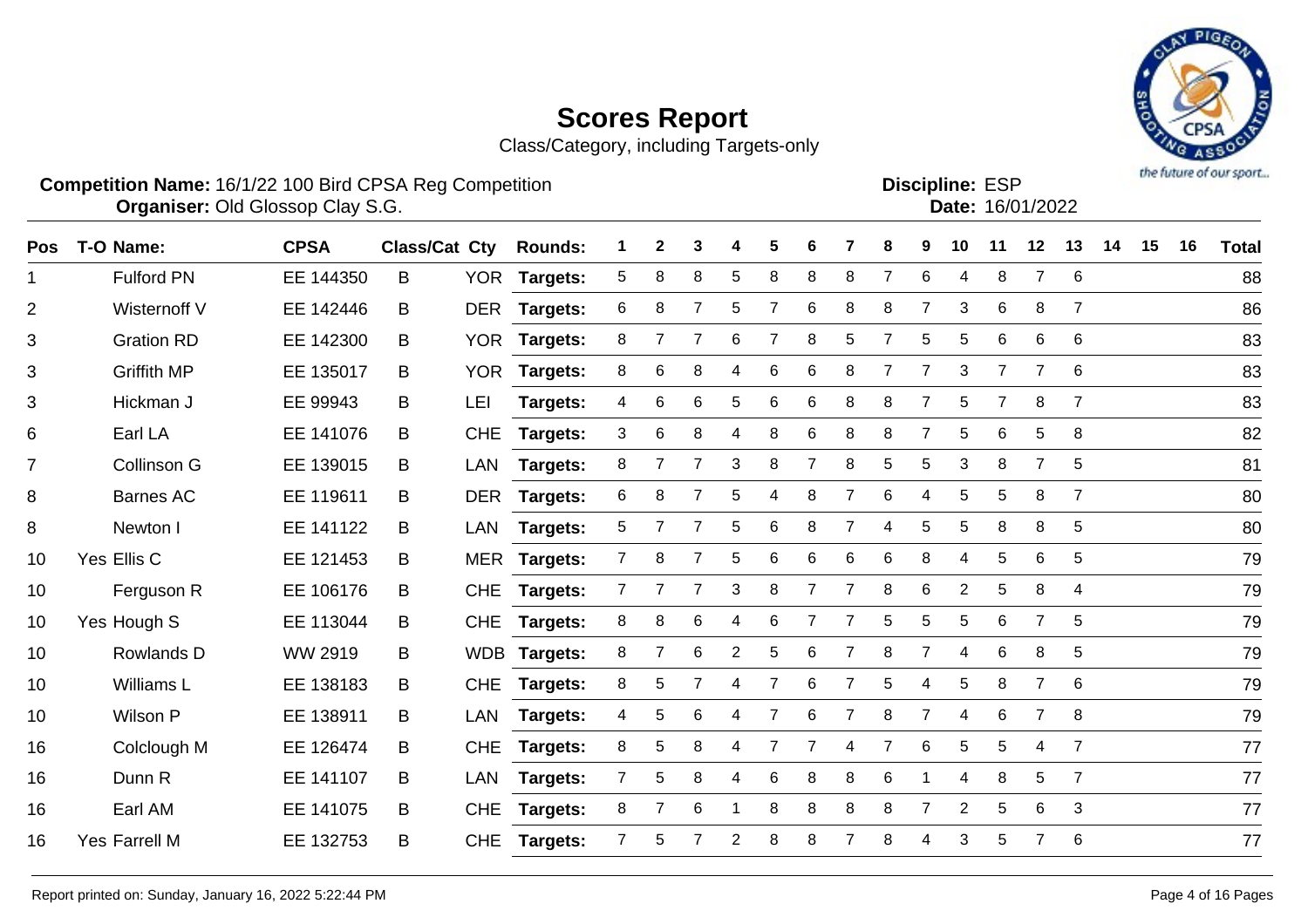

| <b>Competition Name: 16/1/22 100 Bird CPSA Reg Competition</b> |                                         |                              |  |  |  |                               |  | <b>Discipline: ESP</b> |  |
|----------------------------------------------------------------|-----------------------------------------|------------------------------|--|--|--|-------------------------------|--|------------------------|--|
|                                                                | <b>Organiser: Old Glossop Clay S.G.</b> |                              |  |  |  |                               |  | Date: 16/01/2022       |  |
| Pos T-O Name:                                                  | <b>CPSA</b>                             | <b>Class/Cat Cty Rounds:</b> |  |  |  | 1 2 3 4 5 6 7 8 9 10 11 12 13 |  |                        |  |

| <b>Pos</b> | T-O Name:            | <b>CPSA</b> | <b>Class/Cat Cty</b> |            | <b>Rounds:</b>  |                | 2 | 3 |    | 5              | 6 |   | 8 | 9               | 10             | 11             | 12             | 13             | 14 | 15 | 16 | Total |
|------------|----------------------|-------------|----------------------|------------|-----------------|----------------|---|---|----|----------------|---|---|---|-----------------|----------------|----------------|----------------|----------------|----|----|----|-------|
| 16         | Shaw J               | EE 141609   | B                    |            | YOR Targets:    | 7              | 6 | 8 | 4  | 8              |   | 8 | 4 | 3               | $\overline{2}$ | 8              | 5              | $\overline{7}$ |    |    |    | 77    |
| 21         | Yes Baguley P        | EE 106136   | B                    | <b>CHE</b> | <b>Targets:</b> | 6              |   | 6 | 3  | 5              |   |   |   | 6               | 2              | 6              | 8              | 6              |    |    |    | 76    |
| 21         | Harrison SJ          | EE 144979   | B                    |            | STA Targets:    |                | 5 | 6 | 3  |                |   |   | 8 | $5\overline{)}$ | $\overline{2}$ |                | 7              | 5              |    |    |    | 76    |
| 23         | Pantlin M            | EE 140003   | B                    | LAN        | <b>Targets:</b> | 5.             |   |   |    | 6              |   | 8 | 8 | 5               | $\overline{2}$ | 5              | 6              | 5              |    |    |    | 75    |
| 24         | Yes Barnes NJ        | EE 119618   | B                    |            | DER Targets:    |                |   |   |    |                | 6 | 6 | 4 |                 | 5              |                | 8              | 6              |    |    |    | 74    |
| 24         | Griffith G           | EE 125147   | B                    | <b>CHE</b> | <b>Targets:</b> | 8              | 6 |   | 3  |                |   |   | 6 | 6               | 2              | 5              | $\overline{7}$ | 6              |    |    |    | 74    |
| 26         | <b>Tittensor N</b>   | EE 108437   | B                    |            | YOR Targets:    | $\overline{7}$ | 4 | 6 | 3  | $\overline{2}$ | 6 | 4 | 7 | 8               | 4              | $\overline{7}$ | 8              | $\overline{7}$ |    |    |    | 73    |
| 27         | Yes Gombos P         | EE 87693    | B                    | LAN        | <b>Targets:</b> | 5.             |   | 5 |    | 3              |   | 8 | 4 | 5               | 4              |                | 6              | 7              |    |    |    | 72    |
| 27         | Yes Morton P         | EE 128719   | B                    | LAN        | <b>Targets:</b> |                |   | 4 | 3  | 0              |   | 8 | 5 |                 | 4              | 5              | 8              | $\overline{7}$ |    |    |    | 72    |
| 29         | Holt S               | EE 127339   | B                    |            | YOR Targets:    | 6              |   | 4 | 4  | 5              |   | 6 | 6 | 3               | 4              |                | 8              | $\overline{4}$ |    |    |    | 71    |
| 29         | <b>Richardson NR</b> | EE 140516   | B                    |            | YOR Targets:    | 6              |   |   | 3  | 7              |   | 8 | 4 | 1               |                | $\overline{7}$ | 8              | 5              |    |    |    | 71    |
| 31         | Wildig SW            | EE 90934    | B                    |            | YOR Targets:    |                |   |   |    | 3              |   | 8 | 6 | 4               | 5              | 6              | 2              | 6              |    |    |    | 70    |
| 32         | <b>Titley LA</b>     | EE 145740   | $B^*$                | LAN        | <b>Targets:</b> | 5              | 6 | 5 |    |                |   |   | 5 | 2               | $\overline{2}$ |                |                | $\overline{7}$ |    |    |    | 69    |
| 33         | Gant R               | EE 137178   | B                    |            | YOR Targets:    | 6              | 6 |   | 4  | 2              | 4 | 8 |   | 3               | 3              | 8              | 5              | 4              |    |    |    | 67    |
| 34         | Yes Philps C         | EE 126256   | B                    | <b>DER</b> | <b>Targets:</b> | 8              | 4 | 3 |    | 3              | 4 |   | 4 | 5               | 4              | 8              | 6              | 5              |    |    |    | 62    |
| 35         | Yushina Y            | EE 142115   | B                    |            | YOR Targets:    | 5              | 6 |   | 5. | 3              |   | 6 | 5 | 3               | $\overline{2}$ | 5              | 3              | 4              |    |    |    | 52    |
|            |                      |             |                      |            |                 |                |   |   |    |                |   |   |   |                 |                |                |                |                |    |    |    |       |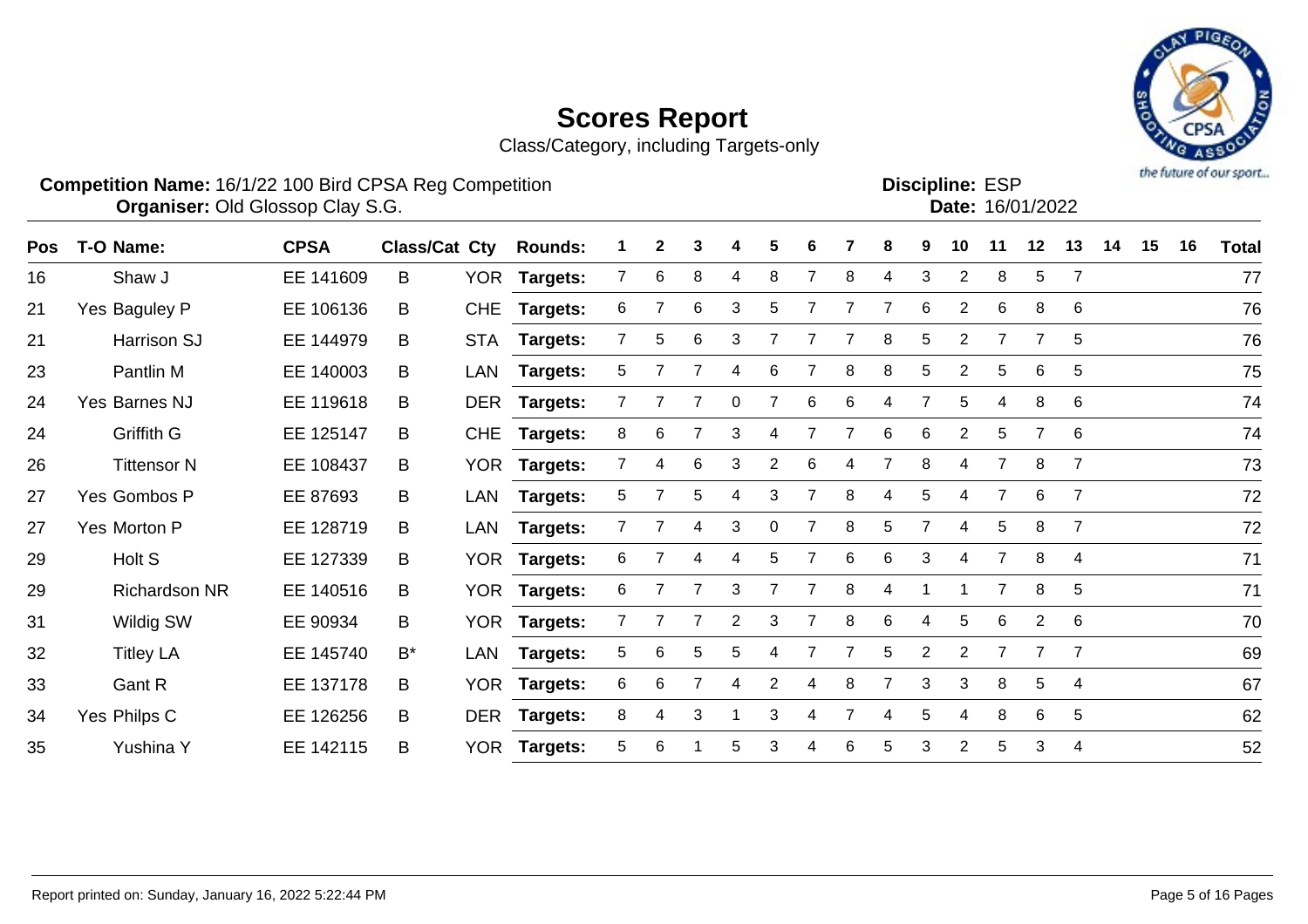Class/Category, including Targets-only



**Competition Name:** 16/1/22 100 Bird CPSA Reg Competition **EXP COMPETITION COMPETITION** Discipline: ESP **Organiser:** Old Glossop Clay S.G. 16/01/2022

**Discipline:**

| ו∪∟ נטוווועוטכ |                  |
|----------------|------------------|
|                | Date: 16/01/2022 |
|                |                  |

| <b>Pos</b>     | T-O Name:          | <b>CPSA</b> | <b>Class/Cat Cty</b> |            | <b>Rounds:</b>  |                | 2              | 3 |                |                |   |                | 8               | 9              | 10             | 11             | 12             | 13             | 14 | 15 | 16 | <b>Total</b> |
|----------------|--------------------|-------------|----------------------|------------|-----------------|----------------|----------------|---|----------------|----------------|---|----------------|-----------------|----------------|----------------|----------------|----------------|----------------|----|----|----|--------------|
| $\mathbf 1$    | <b>Townsend M</b>  | EE 144442   | $\mathsf{C}$         | <b>NOT</b> | Targets:        | $\mathbf{7}$   | 8              | 7 | 3              | 7              | 5 | 7              | 8               | $\overline{7}$ | $\overline{2}$ | 6              | 7              | 8              |    |    |    | 82           |
| $\overline{2}$ | <b>Taylor B</b>    | EE 144564   | C                    |            | YOR Targets:    | $\overline{7}$ | 5              | 5 | 5              | 5              | 6 | 7              | 7               | 5              | 6              | 8              | 8              | 6              |    |    |    | 80           |
| $\mathfrak{S}$ | Dale PC            | EE 144056   | C                    | <b>CHE</b> | Targets:        | 4              |                | 7 | $\overline{2}$ | 7              |   | 8              | $6\phantom{1}6$ | 7              | 5              | 5              | 6              | 5              |    |    |    | 76           |
| 4              | <b>Gillies N</b>   | EE 137325   | C                    | <b>YOR</b> | Targets:        | 4              | 4              | 5 | 4              |                |   | 7              | 8               | 7              | 6              | 5              | 6              | 5              |    |    |    | 75           |
| 5              | Firn WJ            | EE 139478   | C                    |            | YOR Targets:    | 8              | 5              | 5 | 5              | 5              | 8 | 4              | 6               | 5              | 3              | 5              | $\overline{7}$ | 6              |    |    |    | 72           |
| 5              | Pattison M         | EE 133097   | C                    | <b>CHE</b> | Targets:        | 6              | 6              | 7 | 4              | 3              | 7 | 8              | 6               | 3              | 4              | $\overline{7}$ | 6              | 5              |    |    |    | 72           |
| $\overline{7}$ | Yes Highley DA     | EE 140213   | C                    |            | YOR Targets:    | $\overline{7}$ | 5              | 7 | 3              | $\overline{2}$ | 8 | $\overline{7}$ | 6               | 5              | 3              | 7              | 5              | 6              |    |    |    | 71           |
| $\overline{7}$ | Newsham R          | EE 1947     | C                    | <b>CHE</b> | <b>Targets:</b> | 5              | 7              | 6 | 4              | 5              | 6 | 8              | 6               | 3              | 3              | 6              | $\overline{7}$ | 5              |    |    |    | 71           |
| 9              | <b>Heaford JNT</b> | EE 142346   | C                    | <b>CHE</b> | Targets:        | 4              | 5              | 6 | 5              | $\overline{7}$ | 6 | 6              | $\overline{7}$  | 5              | 3              | 5              | 5              | 6              |    |    |    | 70           |
| 10             | Sprowell T         | EE 141490   | C                    | LAN        | <b>Targets:</b> | 5              | 7              | 7 | 4              | 4              | 7 | 7              | 4               | 5              | 3              | 5              | 5              | 6              |    |    |    | 69           |
| 11             | Hill P             | EE 119047   | C                    | <b>LAN</b> | <b>Targets:</b> | 7              |                | 5 | 4              | 5              | 6 |                |                 | 6              | 4              | 6              | 6              | 4              |    |    |    | 68           |
| 11             | <b>Williams SD</b> | EE 144170   | C                    | <b>CHE</b> | Targets:        | $\overline{7}$ | 6              |   | 5              | 5              | 5 | 7              | 5               |                | $\overline{2}$ | 6              | 6              | 6              |    |    |    | 68           |
| 11             | Wragg D            | EE 34044    | C.                   |            | DER Targets:    | 8              | 6              | 5 | 4              | 3              | 6 | $\overline{7}$ | $\overline{7}$  | 3              | 3              | 4              | $\overline{7}$ | 5              |    |    |    | 68           |
| 14             | Yes Dolby SM       | EE 129058   | C                    |            | DER Targets:    | $\overline{7}$ | 8              | 8 | $\overline{2}$ | 3              | 6 | 6              | 6               | $\overline{2}$ |                | $\overline{7}$ | $\,6$          | 4              |    |    |    | 66           |
| 15             | Haworth P          | EE 125393   | С                    | LAN        | <b>Targets:</b> | 6              | 6              | 5 | 4              |                | 4 | 8              | $\overline{2}$  | 6              | 3              | 6              | $\overline{7}$ | $\overline{7}$ |    |    |    | 65           |
| 15             | Lancaster F        | EE 142682   | С                    | <b>CHE</b> | <b>Targets:</b> | 5              | 8              | 4 | 3              | 5              | 7 | 6              | 4               | 5              | $\overline{2}$ | 5              | 5              | 6              |    |    |    | 65           |
| 15             | Power S            | EE 141859   | С                    | LAN        | <b>Targets:</b> | 6              | 5              | 7 | 3              | 7              | 7 | 5              | 4               | 5              | $\overline{2}$ | 4              | 4              | 6              |    |    |    | 65           |
| 15             | Thompson A         | EE 140097   | C                    |            | DER Targets:    | 6              | $\overline{7}$ | 3 | 3              | 6              |   |                | 3               |                | 5              | 4              | 8              | 5              |    |    |    | 65           |
| 19             | Yes Hotchin JJ     | EE 144063   | С                    | <b>DER</b> | Targets:        | 8              | 6              | 5 | 3              | 5              | 6 | 2              | 6               | 4              | 3              | 3              | 8              | 5              |    |    |    | 64           |
|                |                    |             |                      |            |                 |                |                |   |                |                |   |                |                 |                |                |                |                |                |    |    |    |              |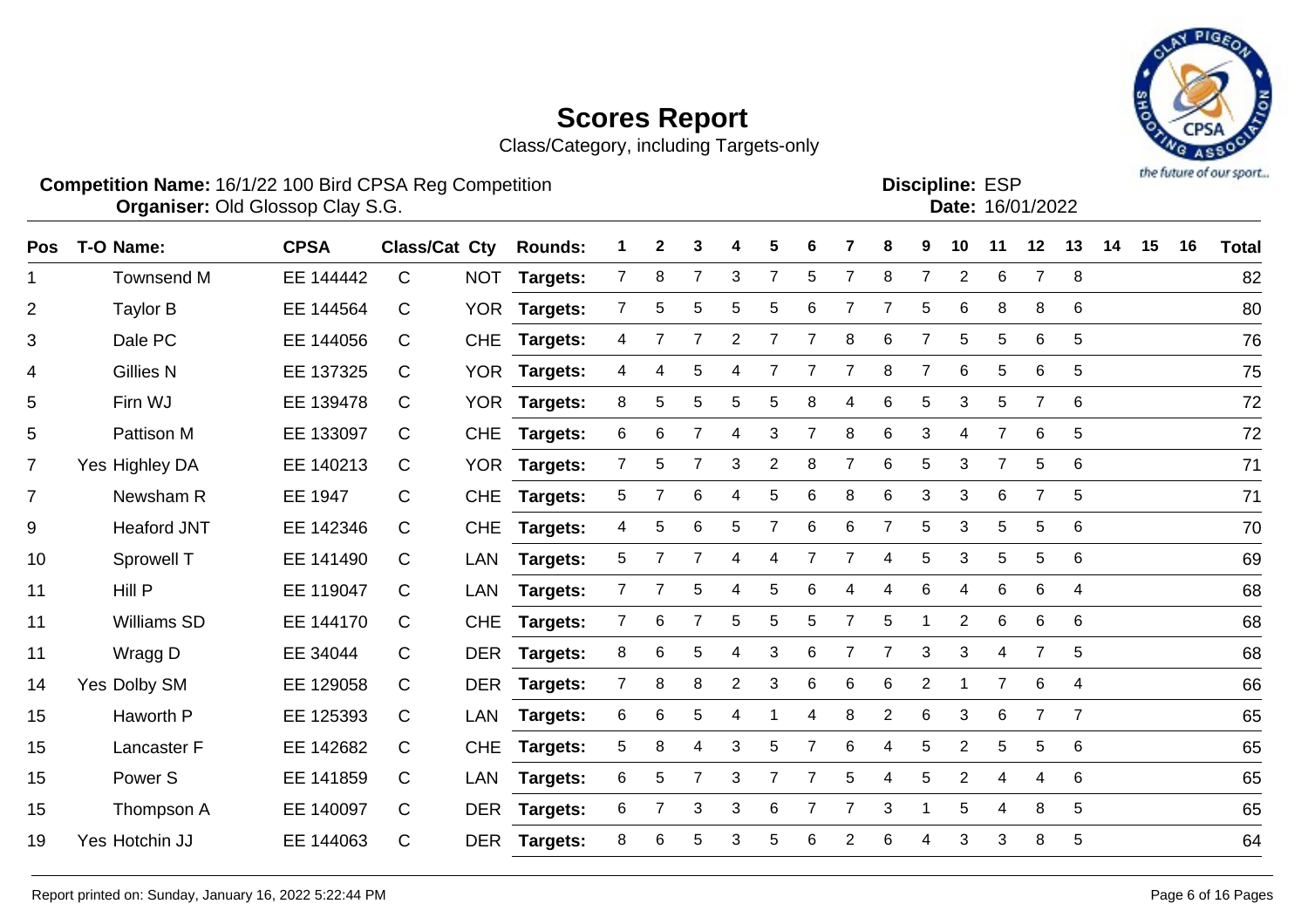Class/Category, including Targets-only



**Discipline:**

**Competition Name:** 16/1/22 100 Bird CPSA Reg Competition **EXP COMPETITION COMPETITION CONSTRUSTER ESP Organiser:** Old Glossop Clay S.G. 16/01/2022

Pos T-O-Name: CPSA Class/Cat Cty Rounds: 1 2 3 4 5 6 7 8 9 10 11 12 13 14 15 16 Total Yes Pedder J EE 135425 C LAN **Targets:** 6 6 6 4 3 5 7 7 3 2 4 6 5 64 Samworth A EE 142272 C CHE **Targets:** 6 5 5 3 7 8 7 7 6 3 3 3 1 64 Barlow ARJ EE 144982 C LAN **Targets:** 7 8 4 1 3 3 6 4 3 5 7 5 7 63 Burrows MR EE 141582 C DER **Targets:** 4 7 7 2 6 8 7 5 2 2 5 5 2 62 Sprowell A EE 141489 C LAN **Targets:** 5 7 6 1 1 6 6 7 2 5 6 5 5 62 Yes Caulfield D EE 130682 C LAN **Targets:** 5 6 1 2 4 5 7 5 8 4 7 6 0 60 Houghton N EE 143284 C LAN **Targets:** 4 4 6 3 3 5 7 6 3 0 8 6 4 59 Yes Townsend K EE 137864 C NFK **Targets:** 7 5 5 4 4 7 8 5 3 1 5 2 3 59 Ackland J EE 138319 C\* CHE **Targets:** 6 5 4 2 4 7 6 4 3 1 7 3 4 56 Yes Harris PJ EE 144072 C\* DER **Targets:** 5 6 5 6 5 7 4 3 1 3 4 5 1 55 Yes Corke S EE 141355 C STA **Targets:** 6 6 5 2 2 3 6 2 3 3 7 5 4 54 Yes Leigh A EE 145619 C CHE **Targets:** 7 6 4 3 7 4 4 0 2 2 6 4 4 53 32 Yes Warner G EE 144629 C LAN **Targets:** 6 6 2 2 4 5 7 3 3 3 4 5 2 52 Yes Harris RJH EE 144064 C DER **Targets:** 4 5 3 5 4 7 4 6 3 0 4 2 4 51 Yes Ellman L EE 68704 C CHE **Targets:** 5 6 4 1 2 4 7 6 0 2 4 6 3 50 Yes Hayward DE EE 527203 C\* YOR **Targets:** 6 7 0 0 1 6 6 6 1 5 3 4 4 49 Yes Hunt WH EE 145389 C DER **Targets:** 7 3 6 2 5 2 5 3 1 1 6 5 3 49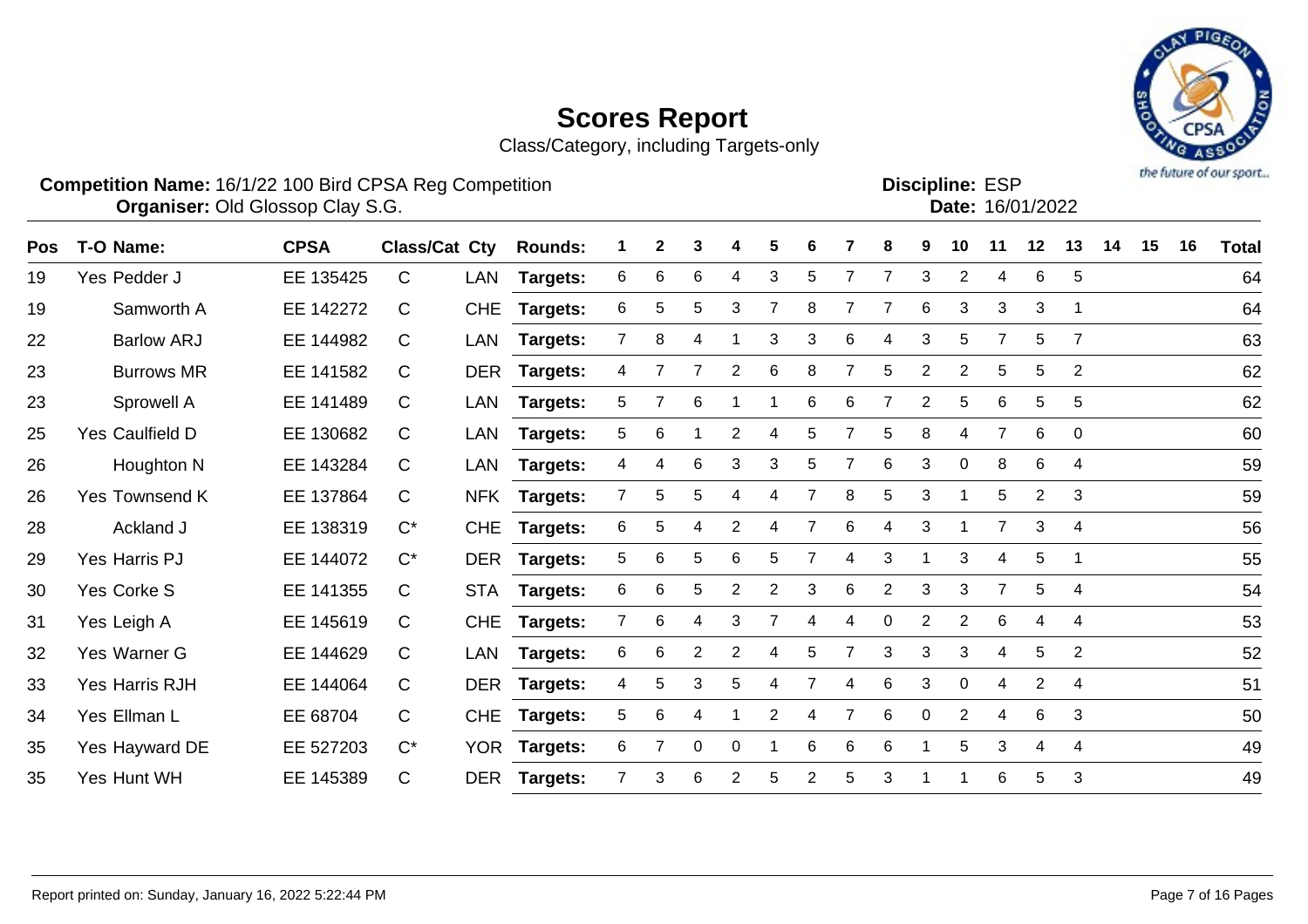

|   | <b>Competition Name: 16/1/22 100 Bird CPSA Reg Competition</b><br><b>Organiser: Old Glossop Clay S.G.</b> |             |            |     |                                                              |   |     |          |     |               | <b>Discipline: ESP</b><br>Date: 16/01/2022 |  |  |  | the future of our sport |
|---|-----------------------------------------------------------------------------------------------------------|-------------|------------|-----|--------------------------------------------------------------|---|-----|----------|-----|---------------|--------------------------------------------|--|--|--|-------------------------|
|   | Pos T-O Name:                                                                                             | <b>CPSA</b> |            |     | Class/Cat Cty Rounds: 1 2 3 4 5 6 7 8 9 10 11 12 13 14 15 16 |   |     |          |     |               |                                            |  |  |  | Total                   |
|   | Taylor B                                                                                                  | EE 144564   | CLT        |     | YOR Targets: 7 5 5 5 5 6 7 7 5 6 8 8 6                       |   |     |          |     |               |                                            |  |  |  | 80                      |
| 2 | Lancaster F                                                                                               | EE 142682   | <b>CLT</b> |     | CHE Targets: 5 8 4 3 5 7 6 4 5 2 5 5 6                       |   |     |          |     |               |                                            |  |  |  | 65                      |
|   | Yes Hunt WH                                                                                               | EE 145389   | <b>CLT</b> | DER | Targets:                                                     | 3 | - 6 | $\sim$ 2 | 5 2 | 5 3 1 1 6 5 3 |                                            |  |  |  | 49                      |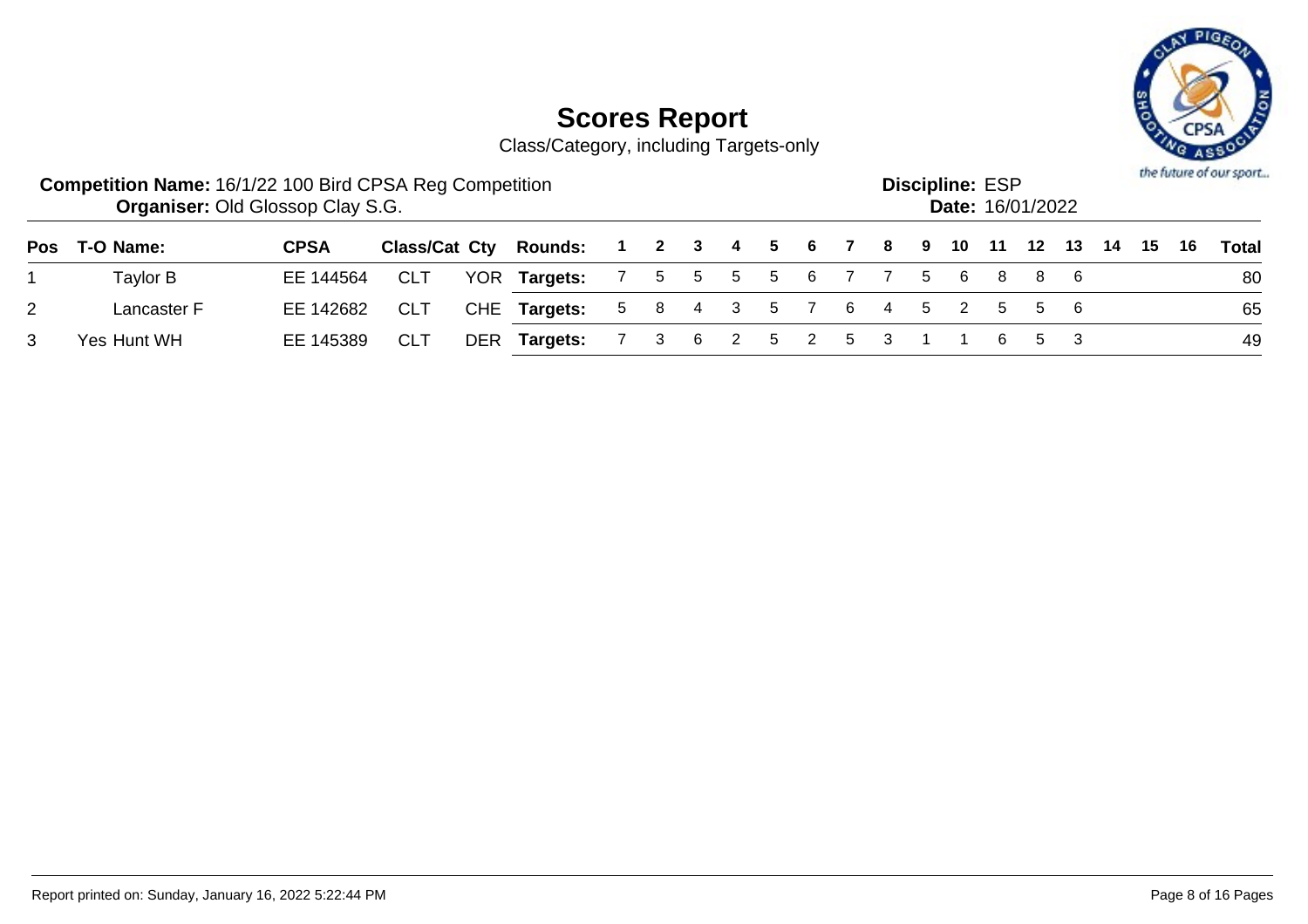

| <b>Competition Name: 16/1/22 100 Bird CPSA Reg Competition</b> | <b>Organiser: Old Glossop Clay S.G.</b> |  |                                                                    |  |  |  |  | <b>Discipline: ESP</b> | <b>Date: 16/01/2022</b> |  |  | the future of our sport |
|----------------------------------------------------------------|-----------------------------------------|--|--------------------------------------------------------------------|--|--|--|--|------------------------|-------------------------|--|--|-------------------------|
| Pos T-O Name:                                                  | <b>CPSA</b>                             |  | Class/Cat Cty Rounds: 1 2 3 4 5 6 7 8 9 10 11 12 13 14 15 16 Total |  |  |  |  |                        |                         |  |  |                         |
| Earl LA                                                        | EE 141076                               |  | JNR CHE Targets: 3 6 8 4 8 6 8 8 7 5 6 5 8                         |  |  |  |  |                        |                         |  |  | 82                      |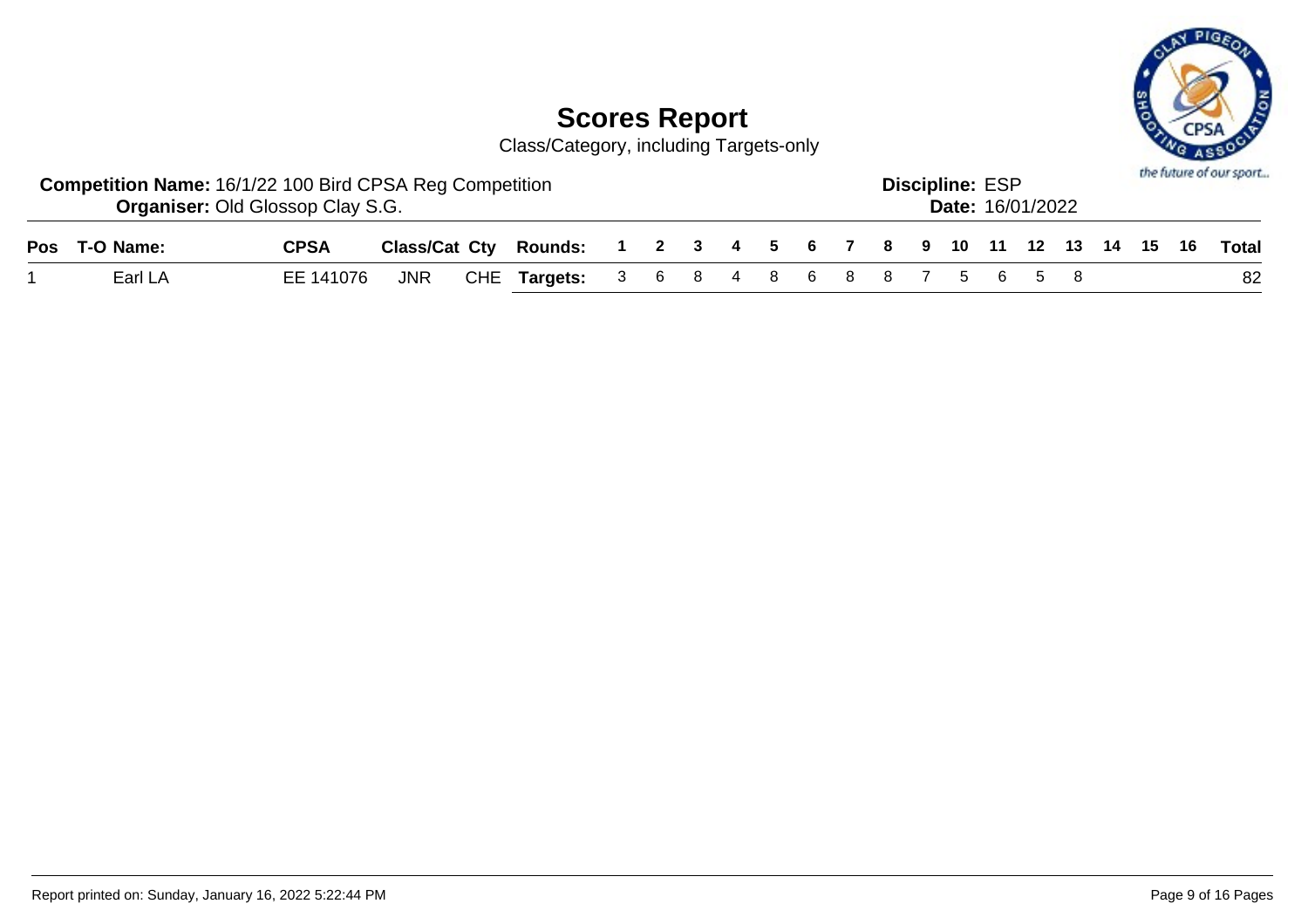

|            | <b>Competition Name: 16/1/22 100 Bird CPSA Reg Competition</b> | <b>Organiser: Old Glossop Clay S.G.</b> |               |            |                |    |              |    |    |    |   |    |    |   | <b>Discipline: ESP</b> |    | Date: 16/01/2022 |     |    |    |    | the future of our sport |
|------------|----------------------------------------------------------------|-----------------------------------------|---------------|------------|----------------|----|--------------|----|----|----|---|----|----|---|------------------------|----|------------------|-----|----|----|----|-------------------------|
| <b>Pos</b> | T-O Name:                                                      | <b>CPSA</b>                             | Class/Cat Cty |            | <b>Rounds:</b> |    | $\mathbf{2}$ | 3  | -4 | 5. | 6 |    | 8  | 9 | 10                     | 11 | 12               | 13  | 14 | 15 | 16 | Total                   |
|            | Oakley K                                                       | EE 124597                               | LDY           |            | CHE Targets:   |    | 8            | 4  | -6 | 5  | 8 | 8  |    | 6 | 4                      | 6  | 8                |     |    |    |    | 84                      |
| 2          | Earl LA                                                        | EE 141076                               | LDY           | <b>CHE</b> | Targets:       | 3  | 6            | -8 | -4 | 8  | 6 | -8 | 8  |   | 5                      | -6 | 5.               | -8  |    |    |    | 82                      |
| 3          | Lancaster F                                                    | EE 142682                               | LDY           |            | CHE Targets:   | 5  | 8            | 4  | 3  | 5  |   | 6  | 4  | 5 |                        | 5  | 5.               | - 6 |    |    |    | 65                      |
| 4          | Sprowell A                                                     | EE 141489                               | LDY           | LAN        | Targets:       | 5. |              | 6  |    |    | 6 | 6  |    | 2 | 5                      | 6  | 5                | 5   |    |    |    | 62                      |
| 5          | Yushina Y                                                      | EE 142115                               | LDY           | <b>YOR</b> | Targets:       | 5. | 6            |    | 5  | 3  | 4 | -6 | 5. | 3 | 2                      | 5. | 3                | 4   |    |    |    | 52                      |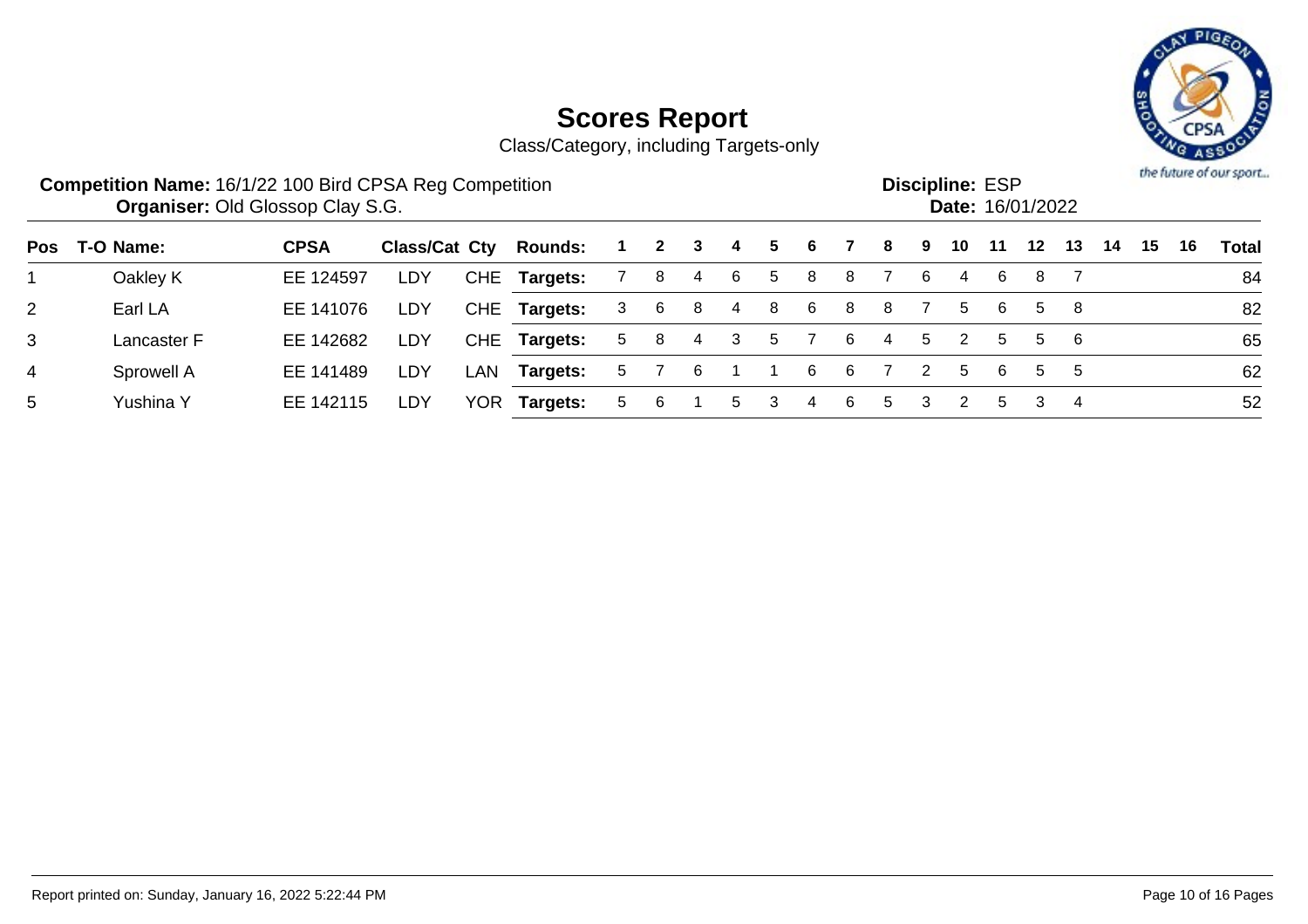Class/Category, including Targets-only



**Competition Name:** 16/1/22 100 Bird CPSA Reg Competition **EXP COMPETITION COMPETITION CONSTRUSTER ESP Organiser:** Old Glossop Clay S.G. 16/01/2022 Discipline: ESP<br>Date: 16/01/2022

| <b>Pos</b>     | T-O Name:           | <b>CPSA</b>    | <b>Class/Cat Cty</b> |            | <b>Rounds:</b>  |                 | 2              | 3              |                | 5              | 6              |                | 8              | 9              | 10 | 11             | 12             | 13             | 14 | 15 | 16 | <b>Total</b> |
|----------------|---------------------|----------------|----------------------|------------|-----------------|-----------------|----------------|----------------|----------------|----------------|----------------|----------------|----------------|----------------|----|----------------|----------------|----------------|----|----|----|--------------|
| 1              | Holmes R            | EE 132398      | <b>SNR</b>           | <b>LAN</b> | Targets:        | 8               | 8              | 8              | 3              | 8              | 8              | 8              | $\overline{7}$ |                | 5  | 8              | 8              | 6              |    |    |    | 92           |
| $\overline{2}$ | Weston E            | EE 93361       | <b>SNR</b>           | <b>STA</b> | Targets:        | $7^{\circ}$     | 8              | $\overline{7}$ | 6              | 8              | 8              | 8              | 6              | 6              | 5  | 6              | 8              | 8              |    |    |    | 91           |
| 3              | Davies GN           | WW 1033        | <b>SNR</b>           |            | WDB Targets:    | 6               | 8              | 8              | $\overline{2}$ | 8              | 8              | $\overline{7}$ | 7              | 8              | 5  | $\overline{7}$ | $\overline{7}$ | 8              |    |    |    | 89           |
| 3              | Oakley M            | EE 124615      | <b>SNR</b>           | <b>CHE</b> | <b>Targets:</b> | 8               | 7              | 8              | 5              | 8              | 8              | 8              | 8              | 6              | 3  | 6              | 8              | 6              |    |    |    | 89           |
| 3              | Yes Roe J           | EE 125519      | <b>SNR</b>           | <b>DER</b> | Targets:        | 6               | 8              | $\overline{7}$ | 5              | 8              | 7              | 8              | 8              | $\overline{7}$ | 6  | 6              | 8              | 5              |    |    |    | 89           |
| 6              | <b>Fulford PN</b>   | EE 144350      | <b>SNR</b>           |            | YOR Targets:    | 5               | 8              | 8              | 5              | 8              | 8              | 8              | $\overline{7}$ | 6              | 4  | 8              | $\overline{7}$ | 6              |    |    |    | 88           |
| 6              | Hampson D           | EE 139404      | <b>SNR</b>           | <b>LAN</b> | Targets:        | $7\overline{ }$ | 8              | 8              | 4              | 6              | $\overline{7}$ | $\overline{7}$ | $\overline{7}$ | 8              | 5  | $\overline{7}$ | 8              | 6              |    |    |    | 88           |
| 6              | Wilkinson J         | EE 143109      | <b>SNR</b>           | <b>LAN</b> | <b>Targets:</b> | $\overline{7}$  | 5              | 8              | 6              | 6              | 8              | 8              | 7              | 7              | 4  | $\overline{7}$ | 7              | 8              |    |    |    | 88           |
| 9              | Farmer GP           | EE 135574      | <b>SNR</b>           | <b>LAN</b> | <b>Targets:</b> | 6               | 6              | 7              | 4              | 6              |                | 8              | 8              | 8              | 5  | $\overline{7}$ | 8              | $\overline{7}$ |    |    |    | 87           |
| 9              | Hunt C              | EE 117355      | <b>SNR</b>           | <b>DER</b> | <b>Targets:</b> | 8               | 8              | 6              | 5              | 8              | $\overline{7}$ | 8              | $\overline{7}$ | 5              | 4  | $\overline{7}$ | 8              | 6              |    |    |    | 87           |
| 9              | <b>Phillips S</b>   | EE 134954      | <b>SNR</b>           | <b>DER</b> | <b>Targets:</b> | 8               | 8              | 8              | 6              | $\overline{7}$ | 8              | 6              | 8              | 5              | 4  | 5              | 8              | 6              |    |    |    | 87           |
| 12             | Yes Allen M         | EE 112149      | <b>SNR</b>           | <b>DER</b> | <b>Targets:</b> | 5               | 5              | 7              | 6              | $\overline{7}$ | 8              | 8              | 7              | 8              | 5  | $\overline{7}$ | $\overline{7}$ | 6              |    |    |    | 86           |
| 12             | <b>Barnett JS</b>   | EE 87191       | <b>SNR</b>           | <b>CHE</b> | <b>Targets:</b> | $\overline{7}$  | 6              | 8              | 6              | 6              | 8              | 6              | 6              | 6              | 5  | $\overline{7}$ | 8              | $\overline{7}$ |    |    |    | 86           |
| 12             | Yes Evans S         | <b>WW 155</b>  | <b>SNR</b>           |            | WDB Targets:    | 7 <sup>1</sup>  | $\overline{7}$ | 8              | 5              | 6              | 8              | $\overline{7}$ | 6              | 8              | 5  | 5              | $\overline{7}$ | $\overline{7}$ |    |    |    | 86           |
| 12             | Wisternoff V        | EE 142446      | <b>SNR</b>           | <b>DER</b> | <b>Targets:</b> | 6               | 8              | $\overline{7}$ | 5              | $\overline{7}$ | $6\phantom{1}$ | 8              | $\,8\,$        | $\overline{7}$ | 3  | 6              | $\, 8$         | $\overline{7}$ |    |    |    | 86           |
| 16             | Davies JM           | <b>WW 2867</b> | <b>SNR</b>           |            | WDB Targets:    | 8               | $\overline{7}$ | 6              | 6              | $\overline{7}$ | 7              | 8              | $\overline{7}$ | 4              | 5  | $\overline{7}$ | 6              | $\overline{7}$ |    |    |    | 85           |
| 16             | Ibbotson P          | EE 115332      | <b>SNR</b>           | <b>LAN</b> | <b>Targets:</b> | 5               | 6              | 8              | 5              | 7              | 8              |                | 7              | 7              | 4  | $\overline{7}$ | 8              | 6              |    |    |    | 85           |
| 16             | Palmer <sub>R</sub> | EE 138677      | <b>SNR</b>           | <b>NOT</b> | <b>Targets:</b> | 5               | 8              | 7              | 6              | $\overline{7}$ | 8              |                | 5              | 7              | 3  | $\overline{7}$ | 8              | $\overline{7}$ |    |    |    | 85           |
| 16             | Swaine A            | EE 121649      | <b>SNR</b>           | <b>NOT</b> | <b>Targets:</b> | $\overline{7}$  | 8              | 5              | 5              | 8              |                | 8              | 4              | 8              | 5  | 6              |                | $\overline{7}$ |    |    |    | 85           |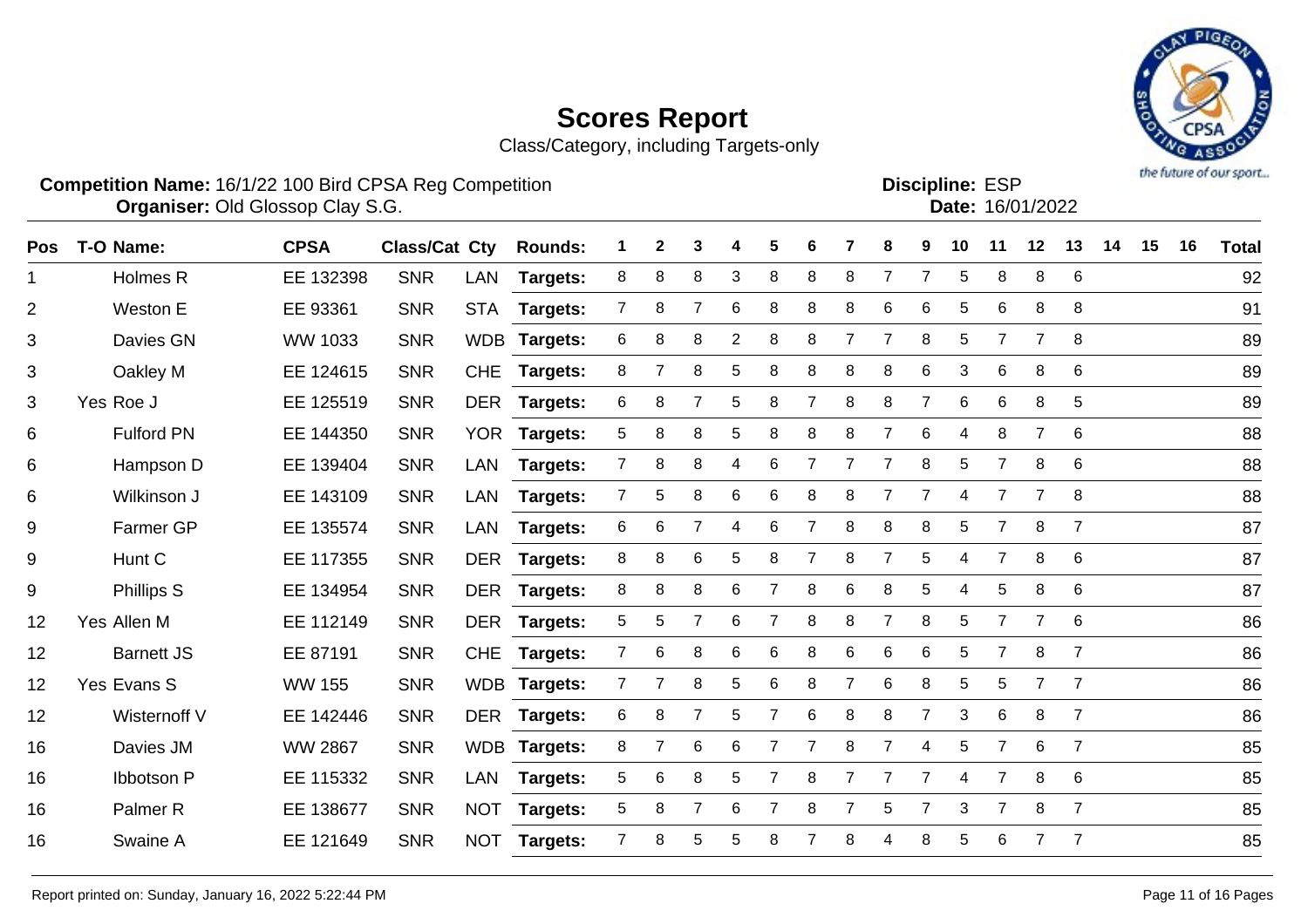Class/Category, including Targets-only



|     | <b>Competition Name: 16/1/22 100 Bird CPSA Reg Competition</b><br>Organiser: Old Glossop Clay S.G. |             |                      |            |                 |   |              |   |   |                |                |   |   |    |                | <b>Discipline: ESP</b> | Date: 16/01/2022 |                |    |    |    | the company of one shower |
|-----|----------------------------------------------------------------------------------------------------|-------------|----------------------|------------|-----------------|---|--------------|---|---|----------------|----------------|---|---|----|----------------|------------------------|------------------|----------------|----|----|----|---------------------------|
| Pos | T-O Name:                                                                                          | <b>CPSA</b> | <b>Class/Cat Cty</b> |            | <b>Rounds:</b>  |   | $\mathbf{2}$ | 3 | 4 | 5              | 6              |   | 8 | 9  | 10             | 11                     | 12               | 13             | 14 | 15 | 16 | <b>Total</b>              |
| 20  | <b>Yes Clarke-O'Neill</b>                                                                          | EE 120602   | <b>SNR</b>           | MER        | Targets:        |   |              | 8 |   |                | 8              | 8 | 8 |    | 3              | 8                      |                  | 5              |    |    |    | 84                        |
| 20  | Yes Hollingworth JB                                                                                | EE 98798    | <b>SNR</b>           | DER        | Targets:        | 5 | 8            | 8 | 5 |                | 6              | 6 | 5 | 7  | 5              | $\overline{7}$         | 8                | $\overline{7}$ |    |    |    | 84                        |
| 20  | Yes Humphreys RJ                                                                                   | EE 116152   | <b>SNR</b>           | WAL        | Targets:        | 8 |              |   | 4 | 5              | 6              | 6 | 8 |    | 5              | 6                      | 8                |                |    |    |    | 84                        |
| 20  | Law CJ                                                                                             | EE 99394    | <b>SNR</b>           | YOR I      | Targets:        |   |              | 8 | 5 | 4              |                | 8 |   |    | 4              | 5                      |                  | 8              |    |    |    | 84                        |
| 24  | Dale M                                                                                             | EE 119357   | <b>SNR</b>           | <b>CHE</b> | <b>Targets:</b> |   | 8            | 6 | 4 |                | 8              | 8 | 5 | 5  | 5              | 6                      |                  |                |    |    |    | 83                        |
| 24  | <b>Gration RD</b>                                                                                  | EE 142300   | <b>SNR</b>           | <b>YOR</b> | Targets:        | 8 |              |   | 6 |                | 8              | 5 |   | 5. | 5              | 6                      | 6                | 6              |    |    |    | 83                        |
| 24  | <b>Griffith MP</b>                                                                                 | EE 135017   | <b>SNR</b>           | YOR.       | Targets:        | 8 | 6            | 8 | 4 | 6              | 6              | 8 | 7 | 7  | 3              | 7                      | 7                | 6              |    |    |    | 83                        |
| 24  | Hickman J                                                                                          | EE 99943    | <b>SNR</b>           | LEI        | Targets:        | 4 | 6            | 6 | 5 | 6              | 6              | 8 | 8 |    | 5              |                        | 8                | $\overline{7}$ |    |    |    | 83                        |
| 24  | Yes Roe A                                                                                          | EE 55114    | <b>SNR</b>           | <b>DER</b> | Targets:        | 8 |              |   | 3 |                |                | 8 | 7 | 6  | 5              | 7                      |                  | 4              |    |    |    | 83                        |
| 29  | Townsend M                                                                                         | EE 144442   | <b>SNR</b>           | <b>NOT</b> | <b>Targets:</b> |   | 8            |   | 3 |                | 5.             |   | 8 | 7  | $\overline{2}$ | 6                      |                  | 8              |    |    |    | 82                        |
| 30  | Collinson G                                                                                        | EE 139015   | <b>SNR</b>           | LAN        | <b>Targets:</b> | 8 |              | 7 | 3 | 8              | $\overline{7}$ | 8 | 5 | 5  | 3              | 8                      |                  | 5              |    |    |    | 81                        |
| 30  | Yes Hunt R                                                                                         | EE 104094   | <b>SNR</b>           | <b>DER</b> | Targets:        | 8 |              | 4 | 4 | $\overline{7}$ | 6              | 8 | 8 | 8  | 4              | 5                      | 6                | 6              |    |    |    | 81                        |
| 30  | Wilkinson J                                                                                        | EE 143108   | <b>SNR</b>           | LAN        | Targets:        | 6 | 8            |   | 3 | 5              |                |   | 6 | 6  | 4              |                        | 8                | $\overline{7}$ |    |    |    | 81                        |

Barnes AC EE 119611 SNR DER **Targets:** 6 8 7 5 4 8 7 6 4 5 5 8 7 80

 Newton I EE 141122 SNR LAN **Targets:** 5 7 7 5 6 8 7 4 5 5 8 8 5 80 Sutton D EE 138882 SNR CHE **Targets:** 8 7 8 2 7 7 4 6 8 4 6 8 5 80

Rowlands D WW 2919 SNR WDB **Targets:** 8 7 6 2 5 6 7 8 7 4 6 8 5 79

Williams L EE 138183 SNR CHE **Targets:** 8 5 7 4 7 6 7 5 4 5 8 7 6 79

Wilson P EE 138911 SNR LAN **Targets:** 4 5 6 4 7 6 7 8 7 4 6 7 8 79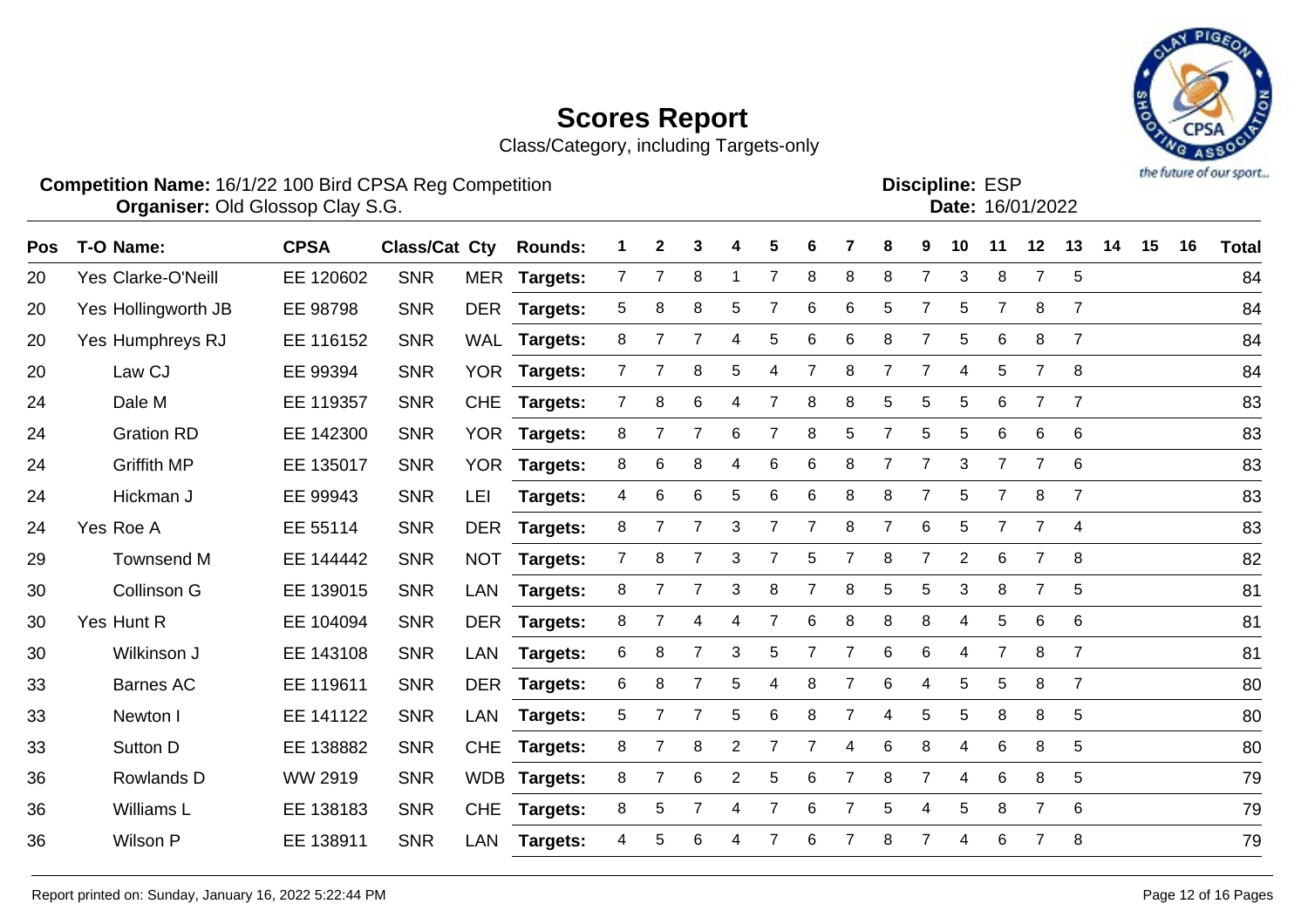Class/Category, including Targets-only



**Discipline:**

|            |                      | <b>Competition Name: 16/1/22 100 Bird CPSA Reg Competition</b><br>Organiser: Old Glossop Clay S.G.<br><b>CPSA</b><br><b>Class/Cat Cty</b><br>$\mathbf 2$<br>5<br><b>Rounds:</b><br>3<br>4<br>6 |            |            |                 |                |                |   |                |                |                |                |                |                | <b>Discipline: ESP</b> |                | Date: 16/01/2022 |                 |    |    |    | the company of one showed |
|------------|----------------------|------------------------------------------------------------------------------------------------------------------------------------------------------------------------------------------------|------------|------------|-----------------|----------------|----------------|---|----------------|----------------|----------------|----------------|----------------|----------------|------------------------|----------------|------------------|-----------------|----|----|----|---------------------------|
| <b>Pos</b> | T-O Name:            |                                                                                                                                                                                                |            |            |                 |                |                |   |                |                |                |                | 8              | 9              | 10                     | 11             | 12               | 13              | 14 | 15 | 16 | <b>Total</b>              |
| 39         | Colclough M          | EE 126474                                                                                                                                                                                      | <b>SNR</b> |            | CHE Targets:    | 8              | 5              | 8 | 4              | $\overline{7}$ | 7              | 4              | $\overline{7}$ | 6              | 5                      | 5              | 4                | 7               |    |    |    | 77                        |
| 39         | Earl AM              | EE 141075                                                                                                                                                                                      | <b>SNR</b> | <b>CHE</b> | Targets:        | 8              | $\overline{7}$ | 6 |                | 8              | 8              | 8              | 8              | $\overline{7}$ | $\overline{2}$         | $\sqrt{5}$     | $\,6$            | 3               |    |    |    | 77                        |
| 39         | Yes Farrell M        | EE 132753                                                                                                                                                                                      | <b>SNR</b> | <b>CHE</b> | Targets:        | $\overline{7}$ | 5              |   | $\overline{2}$ | 8              | 8              | $\overline{7}$ | 8              | 4              | 3                      | 5              | $\overline{7}$   | 6               |    |    |    | 77                        |
| 39         | Shaw J               | EE 141609                                                                                                                                                                                      | <b>SNR</b> | <b>YOR</b> | Targets:        | 7              | 6              | 8 | 4              | 8              | 7              | 8              | 4              | 3              | $\overline{2}$         | 8              | 5                | $\overline{7}$  |    |    |    | 77                        |
| 43         | Dale PC              | EE 144056                                                                                                                                                                                      | <b>SNR</b> | <b>CHE</b> | <b>Targets:</b> | 4              |                |   | $\overline{2}$ |                | $\overline{7}$ | 8              | 6              | $\overline{7}$ | 5                      | 5              | 6                | 5               |    |    |    | 76                        |
| 43         | Davies G             | EE 140600                                                                                                                                                                                      | <b>SNR</b> | DER        | <b>Targets:</b> | 8              | $\,6$          | 5 |                | 8              | 8              | 8              | 5              | $\overline{7}$ | $\overline{4}$         | 5              | $\overline{7}$   | 4               |    |    |    | 76                        |
| 43         | Harrison SJ          | EE 144979                                                                                                                                                                                      | <b>SNR</b> | <b>STA</b> | <b>Targets:</b> | $\overline{7}$ | 5              | 6 | 3              |                |                | $\overline{7}$ | 8              | 5              | $\overline{2}$         | $\overline{7}$ |                  | 5               |    |    |    | 76                        |
| 46         | <b>Gillies N</b>     | EE 137325                                                                                                                                                                                      | <b>SNR</b> | <b>YOR</b> | Targets:        | 4              | 4              |   |                |                |                | 7              | 8              | 7              | 6                      | 5              | 6                | 5               |    |    |    | 75                        |
| 46         | Pantlin M            | EE 140003                                                                                                                                                                                      | <b>SNR</b> | <b>LAN</b> | Targets:        | 5              |                |   | 4              | 6              |                | 8              | 8              | 5              | $\overline{2}$         | 5              | 6                | 5               |    |    |    | 75                        |
| 48         | Yes Barnes NJ        | EE 119618                                                                                                                                                                                      | <b>SNR</b> | DER        | Targets:        |                |                |   | 0              |                | 6              | 6              | 4              | $\overline{7}$ | 5                      | 4              | 8                | 6               |    |    |    | 74                        |
| 49         | <b>Tittensor N</b>   | EE 108437                                                                                                                                                                                      | <b>SNR</b> |            | YOR Targets:    | 7              | 4              | 6 | 3              | $\overline{2}$ | 6              | 4              | $\overline{7}$ | 8              | 4                      | $\overline{7}$ | 8                | $\overline{7}$  |    |    |    | 73                        |
| 50         | Firn WJ              | EE 139478                                                                                                                                                                                      | <b>SNR</b> |            | YOR Targets:    | 8              | 5              | 5 | 5              | 5              | 8              | 4              | 6              | 5              | 3                      | 5              | $\overline{7}$   | 6               |    |    |    | 72                        |
| 50         | Yes Gombos P         | EE 87693                                                                                                                                                                                       | <b>SNR</b> | LAN        | Targets:        | 5              | 7              | 5 | 4              | 3              |                | 8              | 4              | 5              | 4                      | $\overline{7}$ | 6                | $\overline{7}$  |    |    |    | 72                        |
| 50         | Hughes AC            | EE 145083                                                                                                                                                                                      | <b>SNR</b> | <b>STA</b> | Targets:        | 5              | 7              |   | $\overline{2}$ | 6              | $\overline{7}$ | $\overline{7}$ | 4              | $\overline{7}$ | 4                      | 4              | 5                | $\overline{7}$  |    |    |    | 72                        |
| 50         | Yes Morton P         | EE 128719                                                                                                                                                                                      | <b>SNR</b> | <b>LAN</b> | Targets:        |                | 7              | 4 | 3              | $\pmb{0}$      |                | 8              | 5              | $\overline{7}$ | 4                      | 5              | 8                | $\overline{7}$  |    |    |    | 72                        |
| 54         | Yes Highley DA       | EE 140213                                                                                                                                                                                      | <b>SNR</b> | YOR        | <b>Targets:</b> | $\mathbf{7}$   | 5              |   | 3              | $\overline{2}$ | 8              | $\overline{7}$ | 6              | 5              | 3                      | $\overline{7}$ | 5                | 6               |    |    |    | 71                        |
| 54         | <b>Richardson NR</b> | EE 140516                                                                                                                                                                                      | <b>SNR</b> |            | YOR Targets:    | 6              |                |   | 3              |                |                | 8              | 4              |                |                        |                | 8                | $5\phantom{.0}$ |    |    |    | 71                        |

Heaford JNT EE 142346 SNR CHE **Targets:** 4 5 6 5 7 6 6 7 5 3 5 5 6 70

Sprowell T EE 141490 SNR LAN **Targets:** 5 7 7 4 4 7 7 4 5 3 5 5 6 69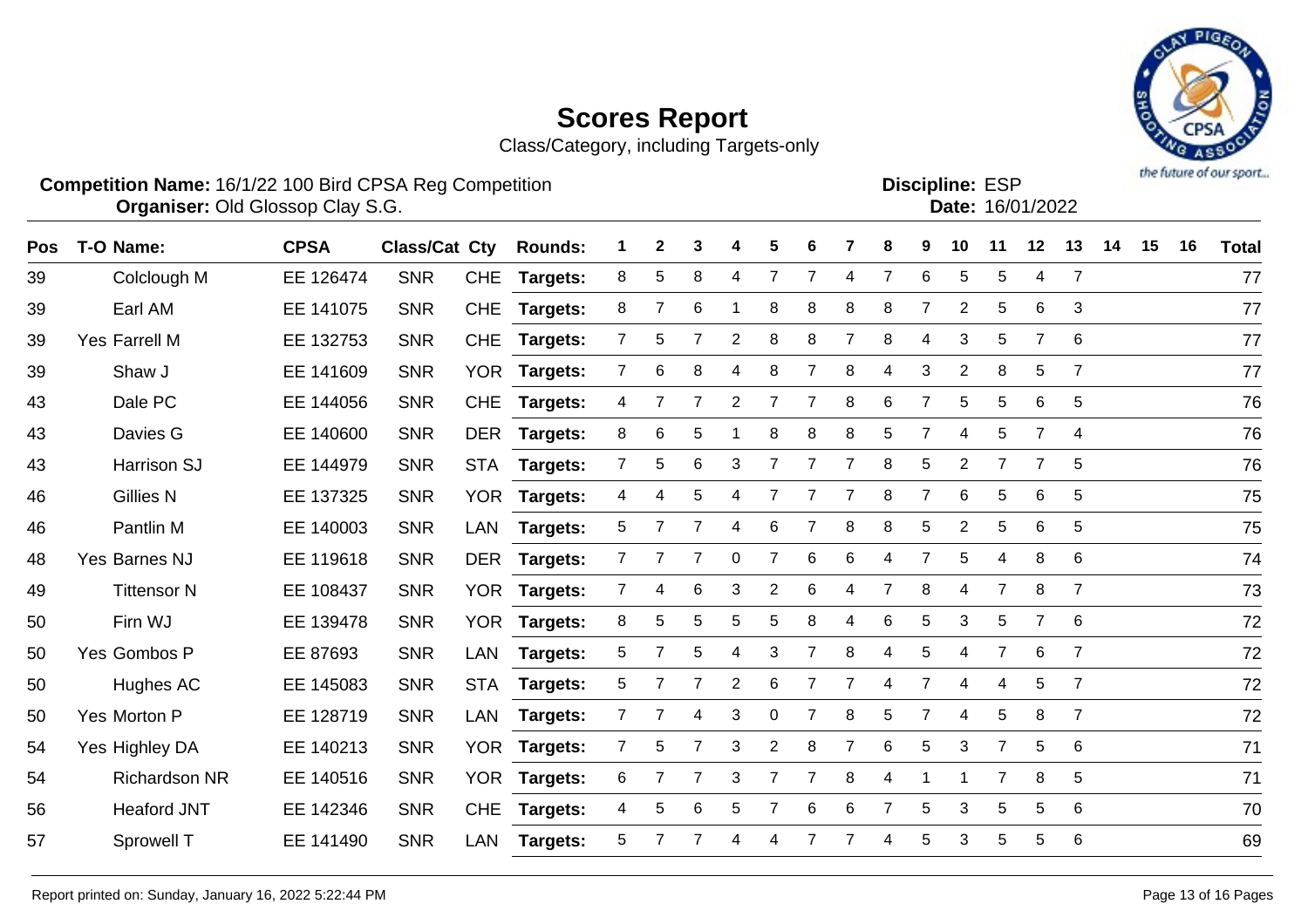Samworth A EE 142272 SNR CHE **Targets:** 6 5 5 3 7 8 7 7 6 3 3 3 1 64

Barlow ARJ EE 144982 SNR LAN **Targets:** 7 8 4 1 3 3 6 4 3 5 7 5 7 63

Burrows MR EE 141582 SNR DER **Targets:** 4 7 7 2 6 8 7 5 2 2 5 5 2 62

Horsfield DW EE 92834 SNR LAN **Targets:** 7 3 8 3 2 7 2 4 2 3 6 7 8 62

 Houghton N EE 143284 SNR LAN **Targets:** 4 4 6 3 3 5 7 6 3 0 8 6 4 59 Yes Humphreys DI EE 104234 SNR WAL **Targets:** 7 7 7 2 3 4 5 6 3 3 3 6 3 59

Ackland J EE 138319 SNR CHE **Targets:** 6 5 4 2 4 7 6 4 3 1 7 3 4 56

Yes Harris PJ EE 144072 SNR DER **Targets:** 5 6 5 6 5 7 4 3 1 3 4 5 1 55

Yes Corke S EE 141355 SNR STA **Targets:** 6 6 5 2 2 3 6 2 3 3 7 5 4 54

Yes Harris RJH EE 144064 SNR DER **Targets:** 4 5 3 5 4 7 4 6 3 0 4 2 4 51



|     | <b>Competition Name: 16/1/22 100 Bird CPSA Reg Competition</b><br><b>Organiser: Old Glossop Clay S.G.</b> |             |                      |            |                |   |              |    |              |    |   |    |   |    |                | <b>Discipline: ESP</b> | Date: 16/01/2022 |     |    |    |    | <b><i>P.O. LEAST A. A.I. A.R. MA.A.I.</i></b> |
|-----|-----------------------------------------------------------------------------------------------------------|-------------|----------------------|------------|----------------|---|--------------|----|--------------|----|---|----|---|----|----------------|------------------------|------------------|-----|----|----|----|-----------------------------------------------|
| Pos | T-O Name:                                                                                                 | <b>CPSA</b> | <b>Class/Cat Cty</b> |            | <b>Rounds:</b> |   | $\mathbf{2}$ | 3  | 4            | 5. | 6 |    | 8 | 9  | 10             | 11                     | 12               | 13  | 14 | 15 | 16 | <b>Total</b>                                  |
| 57  | <b>Titley LA</b>                                                                                          | EE 145740   | <b>SNR</b>           | LAN        | Targets:       | 5 | 6            | 5. | 5            | 4  |   |    | 5 | 2  | $\overline{2}$ |                        |                  |     |    |    |    | 69                                            |
| 59  | Emmott JP                                                                                                 | EE 101666   | <b>SNR</b>           | LAN        | Targets:       | 4 | 4            | 5. | 6            | 4  | 8 | 4  | 5 | 5  | 6              | 6                      | 6                | 5   |    |    |    | 68                                            |
| 59  | <b>Williams SD</b>                                                                                        | EE 144170   | <b>SNR</b>           | <b>CHE</b> | Targets:       |   | 6            |    | 5            | 5  | 5 |    | 5 |    | 2              | 6                      | 6                | - 6 |    |    |    | 68                                            |
| 61  | Haworth P                                                                                                 | EE 125393   | <b>SNR</b>           | LAN        | Targets:       | 6 | 6            | 5. | 4            |    | 4 | 8  | 2 | 6  | 3              | 6                      |                  |     |    |    |    | 65                                            |
| 61  | Power <sub>S</sub>                                                                                        | EE 141859   | <b>SNR</b>           | LAN        | Targets:       | 6 | 5            |    | 3            |    |   | 5. | 4 | 5. | $\overline{2}$ | 4                      | 4                | 6   |    |    |    | 65                                            |
| 61  | Thompson A                                                                                                | EE 140097   | <b>SNR</b>           | <b>DER</b> | Targets:       | 6 |              | 3  | 3            | 6  |   |    | 3 |    | 5              | 4                      | 8                | 5   |    |    |    | 65                                            |
| 64  | Yes Hotchin JJ                                                                                            | EE 144063   | <b>SNR</b>           | <b>DER</b> | Targets:       | 8 | 6            | 5  | $\mathbf{3}$ | 5  | 6 | 2  | 6 | 4  | 3              | 3                      | 8                | 5   |    |    |    | 64                                            |
| 64  | Yes Jones G                                                                                               | EE 126866   | <b>SNR</b>           | <b>CHE</b> | Targets:       |   |              |    | 6            | 4  | 6 | 5. | 5 | 6. | 3              | 3                      |                  | 3   |    |    |    | 64                                            |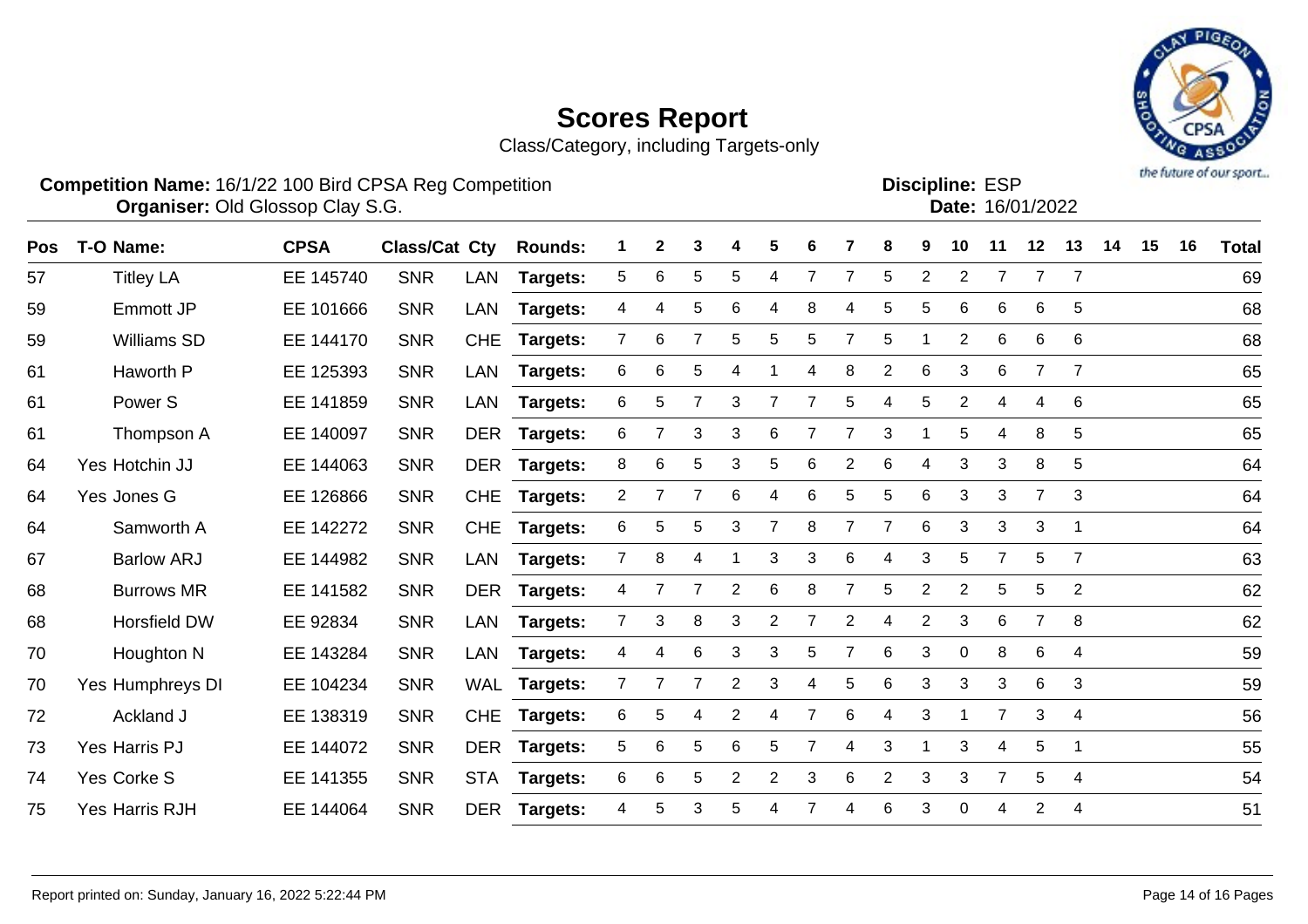Class/Category, including Targets-only



#### **Competition Name:** 16/1/22 100 Bird CPSA Reg Competition **EXP COMPETITION COMPETITION CONSTRUSTER ESP Organiser:** Old Glossop Clay S.G. 16/01/2022 Discipline: ESP<br>Date: 16/01/2022

| <b>Pos</b>     | T-O Name:          | <b>CPSA</b> | Class/Cat Cty |            | <b>Rounds:</b>  | 1              | $\mathbf{2}$   | 3               | 4              | 5              | 6              |                | 8              | 9              | 10              | 11             | 12              | 13             | 14 | 15 | 16 | <b>Total</b> |
|----------------|--------------------|-------------|---------------|------------|-----------------|----------------|----------------|-----------------|----------------|----------------|----------------|----------------|----------------|----------------|-----------------|----------------|-----------------|----------------|----|----|----|--------------|
| $\mathbf 1$    | Yes Stubbs I       | EE 123741   | <b>VET</b>    | <b>CHE</b> | Targets:        | 8              | 8              | 6               | 5              | 8              | $\overline{7}$ | 8              | 8              | $\overline{7}$ | 4               | 8              | $\overline{7}$  | 8              |    |    |    | 92           |
| $\overline{2}$ | Dumelow D          | EE 104983   | <b>VET</b>    | <b>DER</b> | <b>Targets:</b> | 6              | 8              | 8               | 4              | 6              | 7              | 8              | 7              | 7              | 5               | 6              | 7               | 7              |    |    |    | 86           |
| $\overline{2}$ | Shelton M          | EE 111843   | <b>VET</b>    |            | MER Targets:    | 7              | 8              | 6               | 3              | 8              | 8              | 8              | 4              | 8              | $5\phantom{.0}$ | 6              | 8               | $\overline{7}$ |    |    |    | 86           |
| 4              | Yes Holland M      | EE 132228   | <b>VET</b>    | <b>CHE</b> | <b>Targets:</b> | 8              | $\overline{7}$ | 5               | 6              | $\overline{7}$ | 8              | 8              | 8              | $\,6$          | $\overline{2}$  | 4              | 8               | 8              |    |    |    | 85           |
| 4              | Waterman N         | EE 83554    | <b>VET</b>    | <b>CHE</b> | <b>Targets:</b> | 4              |                | 8               | 5              | 5              | 8              | 8              | 8              | 5              | 6               | $\overline{7}$ | 8               | 6              |    |    |    | 85           |
| 6              | Robinson G         | EE 133084   | <b>VET</b>    | <b>CHE</b> | Targets:        | 8              |                | $\overline{7}$  | 5              | 5              | 8              | 8              | $\overline{7}$ | $\overline{7}$ | 3               | $\overline{7}$ | 5               | 6              |    |    |    | 83           |
| $\overline{7}$ | Yes Ellis C        | EE 121453   | <b>VET</b>    |            | MER Targets:    | 7              | 8              | $\overline{7}$  | 5              | 6              | 6              | 6              | 6              | 8              | 4               | 5              | $6\phantom{1}6$ | 5              |    |    |    | 79           |
| $\overline{7}$ | Ferguson R         | EE 106176   | <b>VET</b>    | <b>CHE</b> | <b>Targets:</b> | $\overline{7}$ | $\overline{7}$ | $\overline{7}$  | 3              | 8              | $\overline{7}$ | $\overline{7}$ | 8              | 6              | $\overline{2}$  | 5              | 8               | $\overline{4}$ |    |    |    | 79           |
| $\overline{7}$ | Yes Hough S        | EE 113044   | <b>VET</b>    | <b>CHE</b> | <b>Targets:</b> | 8              | 8              | 6               | 4              | 6              | 7              |                | 5              | 5              | 5               | 6              | $\overline{7}$  | 5              |    |    |    | 79           |
| 10             | Leyland KJ         | EE 29568    | <b>VET</b>    | LAN        | Targets:        | 6              | 8              | 6               | 4              | 4              | 8              | 8              | 8              | 5              | 3               | 6              | 8               | $\overline{4}$ |    |    |    | 78           |
| 11             | Yes Bate P         | EE 85393    | <b>VET</b>    |            | DER Targets:    | $\overline{7}$ | 5              | 6               | 4              | $\overline{7}$ | 7              | 8              | 6              | 5              | $\overline{2}$  | $\overline{7}$ | $\overline{7}$  | 6              |    |    |    | 77           |
| 11             | Dunn R             | EE 141107   | <b>VET</b>    | LAN        | <b>Targets:</b> | 7              | 5              | 8               | 4              | 6              | 8              | 8              | 6              |                | 4               | 8              | 5               | $\overline{7}$ |    |    |    | 77           |
| 13             | Yes Baguley P      | EE 106136   | <b>VET</b>    | <b>CHE</b> | Targets:        | 6              |                | 6               | 3              | 5              | 7              |                | $\overline{7}$ | $\,6$          | $\overline{2}$  | 6              | 8               | 6              |    |    |    | 76           |
| 13             | Read AJ            | EE 64203    | <b>VET</b>    |            | DER Targets:    | 8              | $\overline{7}$ | 8               |                | 6              | 8              | 8              | 6              | 5              | $\overline{2}$  | 4              | 8               | 5              |    |    |    | 76           |
| 15             | Yes Francis T      | EE 88121    | <b>VET</b>    |            | YOR Targets:    | 8              | $\overline{7}$ | $\overline{2}$  |                | 4              | 6              | 8              | 6              | 8              | 5               | 6              | 8               | 6              |    |    |    | 75           |
| 16             | Griffith G         | EE 125147   | <b>VET</b>    | <b>CHE</b> | <b>Targets:</b> | 8              | 6              | $\overline{7}$  | 3              | 4              | $\overline{7}$ | 7              | 6              | 6              | $\overline{2}$  | 5              | $\overline{7}$  | 6              |    |    |    | 74           |
| 16             | <b>Roberts DWR</b> | EE 138848   | <b>VET</b>    | WAL        | <b>Targets:</b> | 8              |                | $6\phantom{1}6$ | 4              | 6              | 8              | 6              | $\overline{7}$ | $\overline{7}$ | $\overline{2}$  | 3              | 4               | 6              |    |    |    | 74           |
| 18             | Bevan G            | EE 73476    | <b>VET</b>    |            | DER Targets:    | $\overline{4}$ | 7              | 8               | $\overline{2}$ | 5              | 6              | 8              | 6              | 3              | 5               | 8              | 8               | 3              |    |    |    | 73           |
| 19             | <b>Pattison M</b>  | EE 133097   | <b>VET</b>    | <b>CHE</b> | Targets:        | 6              | 6              |                 | 4              | 3              |                | 8              | 6              | 3              | 4               | $\overline{7}$ | 6               | 5              |    |    |    | 72           |